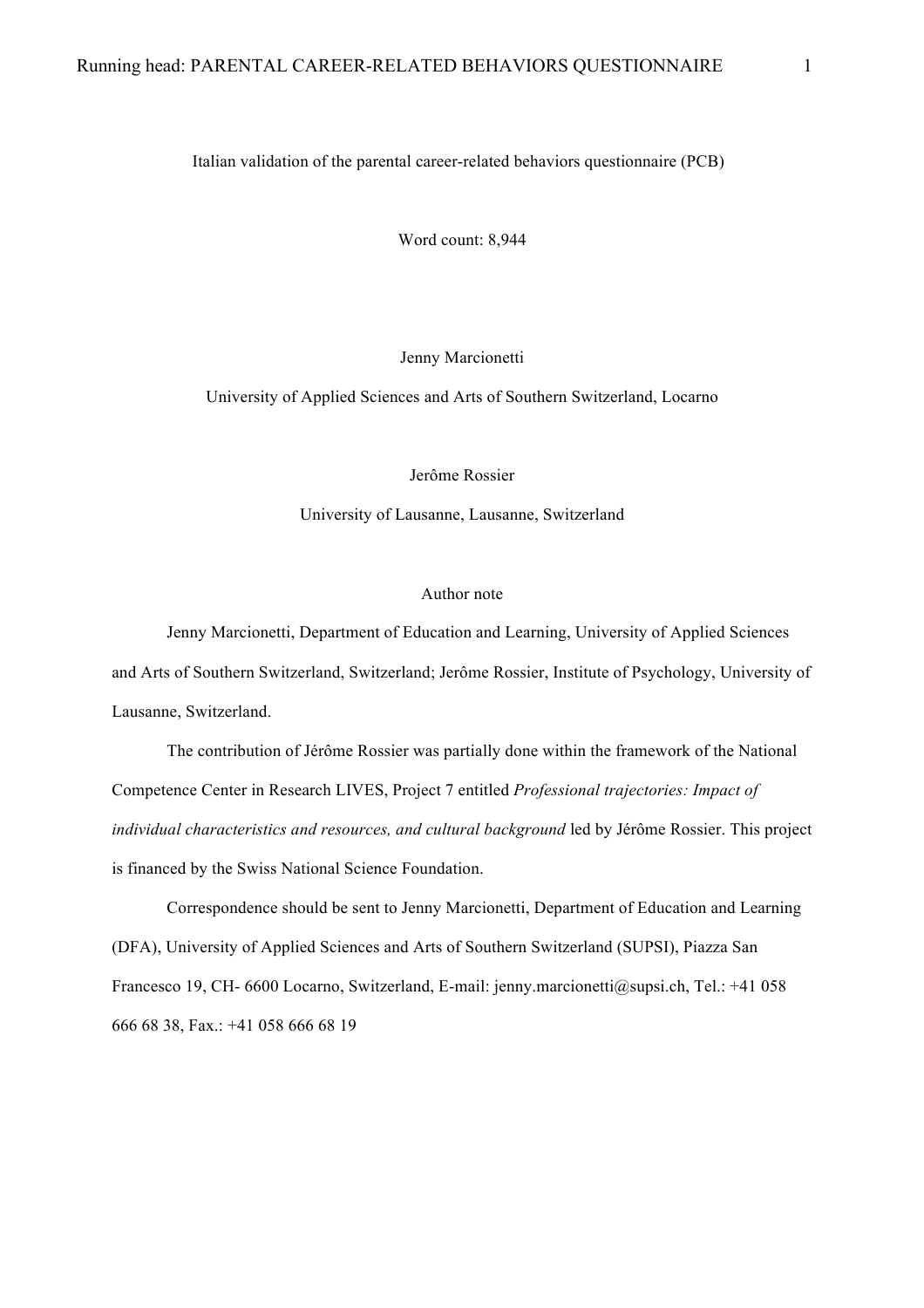#### Abstract

Although it has been acknowledged that parental support has an influence on adolescents' career decision-making difficulties, there is no available validated scale in Italian that assesses this support. For this reason, the goal of the present study was to validate an Italian version of the parental careerrelated behaviors questionnaire (PCB) in a sample of 481 adolescents. An exploratory and confirmatory factor analysis supported the three-dimensional structure of the PCB. The internal consistencies were high for all subscales. Evidence of measurement invariance across boys and girls was observed. Finally, the PCB dimensions were meaningfully related to career exploration activities and career indecision. The strongest associations were found between parental support and adolescents' career exploration activities and between both parents' interference and their lack of engagement behaviors and career indecision in adolescents. These findings suggest that the Italian version of the PCB is a valid tool for assessing parental career-related behaviors and could be of interest for career counselors working with adolescents.

*Keywords:* parental career-related behaviors, Italian validation, career indecision, career exploration, adolescents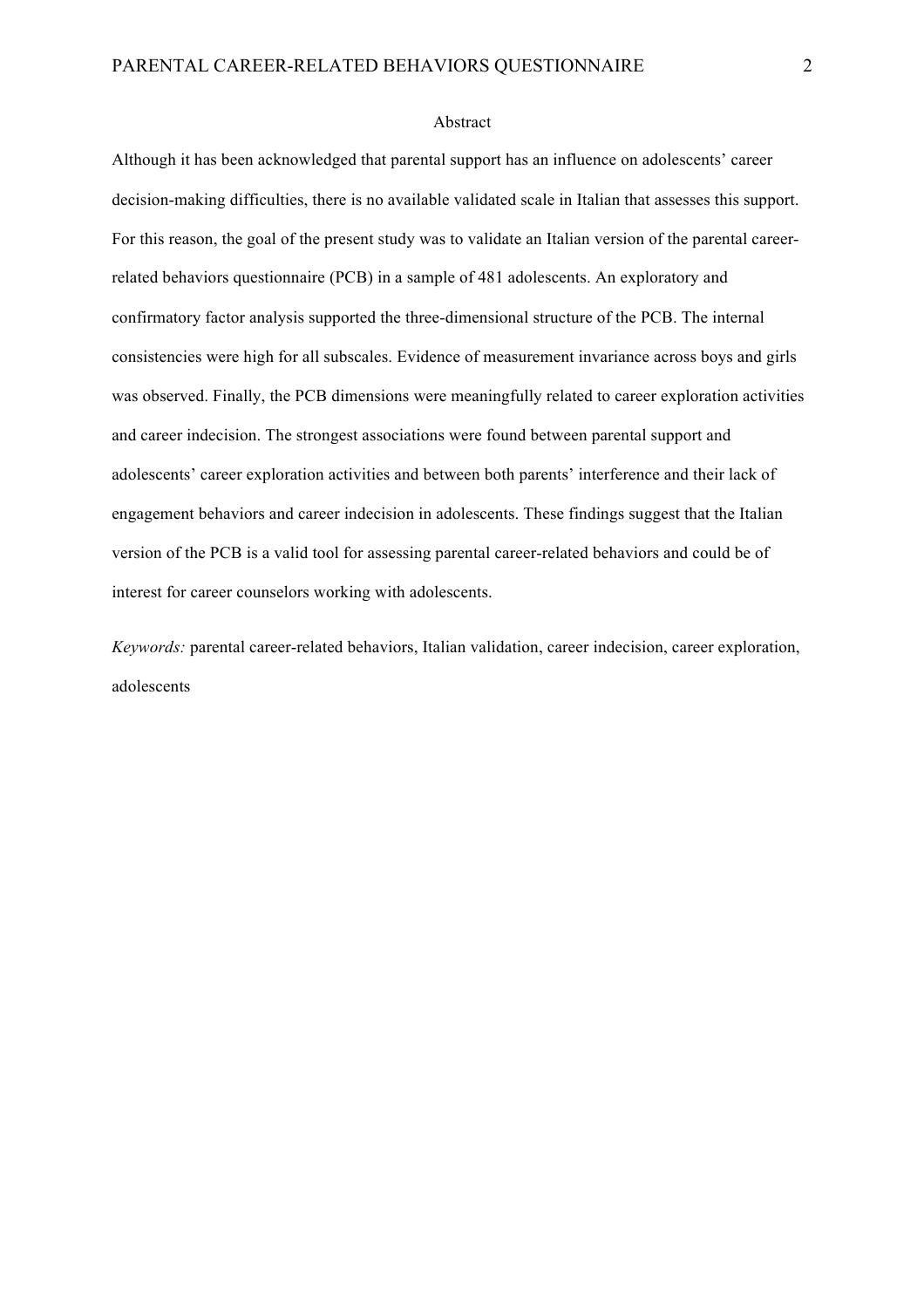Italian validation of the parental career-related behaviors questionnaire (PCB)

Making a first career choice is often a substantial challenge for adolescents, and family support seems to be very important for motivating and helping adolescents make adequate decisions (Fouad et al., 2010; Guay, Ratelle, Senécal, Larose, & Deschênes, 2006; Neuenschwander, 2008; Whiston & Keller, 2004). Previous studies have often been based on parenting style or attachment theory approaches and have shown that positive parenting styles and parent-child attachments are associated with greater career exploration and less career indecision (Whiston & Keller, 2004; Sovet & Metz, 2014; Vignoli, 2009). Recently, Dietrich and Kracke (2009) developed a specific tool, the parental career-related behaviors questionnaire (PCB), for career counseling to assess parental careerrelated behaviors. This questionnaire was drafted in German and measures parental support, interference and lack of engagement in relation to children's career choice. To our knowledge, no versions of this scale in another language have been validated. For this reason, the aim of this study was to develop and validate an Italian version of the PCB in a large sample of Italian-speaking adolescents, testing its three-dimensional structure, internal consistency, measurement invariance across gender and convergent validity of its support dimension. Moreover, the relationships between parental career-related behaviors and both exploration activities and career decision-making difficulties were investigated to assess the criterion validity by studying the extent to which these behaviors were related to specific career choice outcomes.

### **The Parental Career-related Behaviors Questionnaire**

Relationships with parents have been widely shown to be associated with career exploration behaviors or difficulties for adolescents who must choose a vocation (a review is available in Hughes & Thomas, 2003; Whiston & Keller, 2004). With the aim of developing a measure of parental support useful for career counseling, Dietrich and Kracke (2009) reviewed the literature and identified three parental behaviors concerning career selection: *career-related support*, occurring when parents helped their children make their own choices, providing guidance and instrumental support; *interference behavior*, when parents excessively controlled their children's career actions and choices, forcing them to make choices that they did not agree with; and *parental lack of engagement,* which could be due to a lack of interest in their children's career choices or other constraints, for example, lacking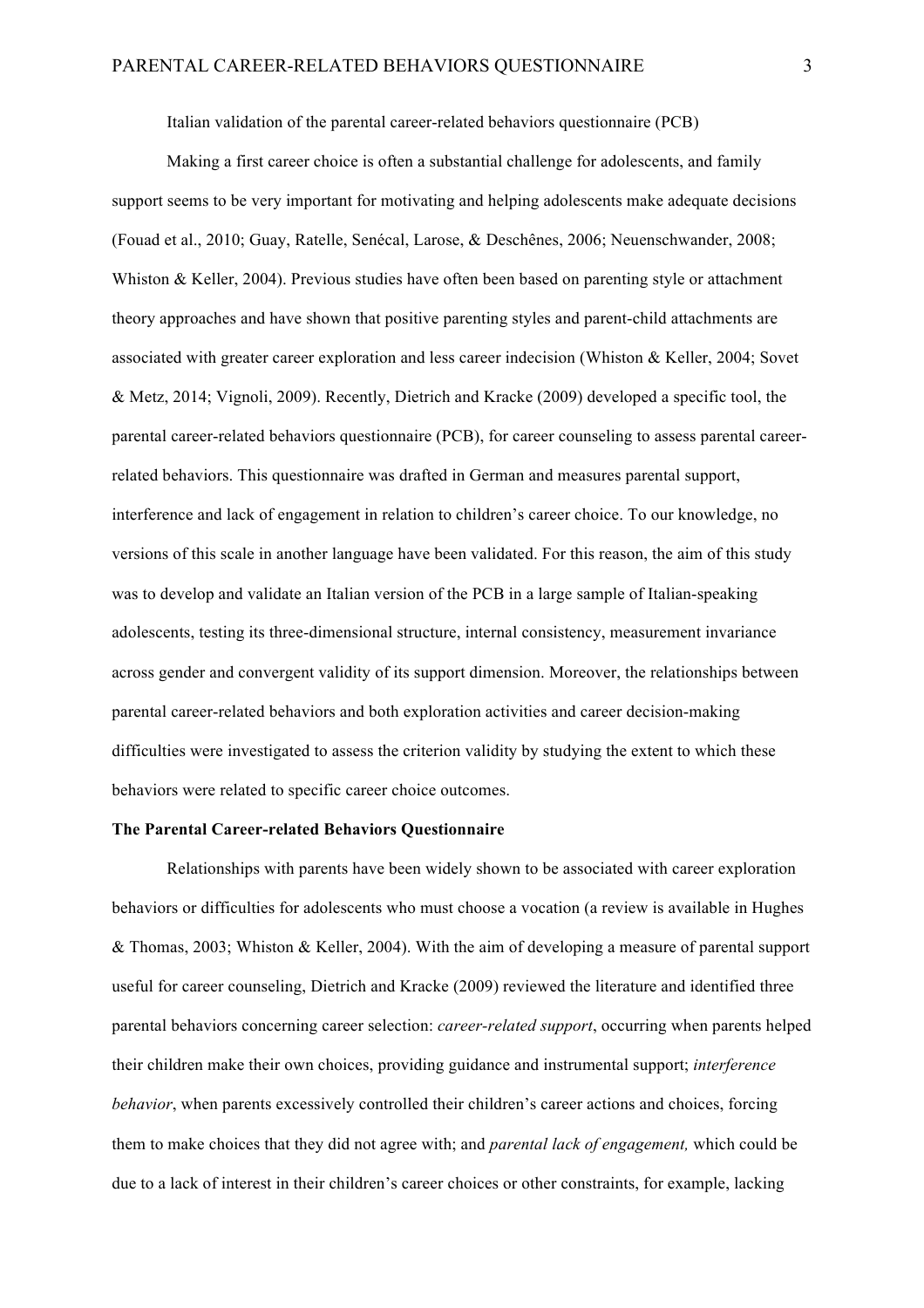economic resources, not living with their children, working full time, having little time to devote to their children, and being a single-parent. They first developed 32 items for the three career-related parental behavior dimensions. After pre-testing the set of items on a sample of adolescents, they rejected seventeen items due to insufficient psychometric properties but added six new items to the interference scale. Dietrich, Olyai, and Kracke (2006) tested the structure of the PCB and confirmed the theoretical three-dimensional structure. They also suggested reformulating some items to correct for skewness. At the end of development, the instrument contained fifteen items, five for each scale. This instrument was validated in a sample of 359 German adolescents between 15 and 18 years of age (Dietrich & Kracke, 2009). The results confirmed the reliability and validity of the PCB and its threedimensional structure. Moreover, the support dimension was found to be positively associated with career exploration, while interference and lack of engagement were found to be positively associated with career indecision. These results are in line with other studies on how career exploration and career indecision are affected by an individual's attachment to his or her mother and father (Blustein, Prezioso, & Schultheiss, 1995; Vignoli, 2009; Vignoli, Croity-Belz, Chapeland, de Fillipis, & Garcia, 2005), by parenting styles (Guerra & Braungart-Rieker, 1999; Lopez & Andrews, 1987; Sovet & Metz, 2014), by the degree of perceived availability of social support (Nota, Ferrari, Solberg,  $\&$ Soresi, 2007) and by other specific career choice-related parental behaviors (Guay et al., 2006; Kracke, 1997; Neuenschwander, 2008). This convergence of results further confirmed the PCB as an appropriate and useful tool.

# **Perceived Social Support**

In addition to the guidance and instrumental support provided by parents and measured by the support dimension of the PCB, other kinds of support and other people can help adolescents make vocational decisions. Indeed, perceived social support is a subjective evaluation of the empathy and support received when needed (Zimet, Dahlem, Zimet, & Farley, 1988; Sarason & Sarason, 1985) and can be provided by family, friends or significant others (Zimet et al., 1988). It has been shown that this "emotional" support, especially that provided by family, is positively related to career decidedness and exploration activities (Hirschi, Niles, & Akos, 2011; Howard, Ferrari, Nota, Solberg, & Soresi, 2009; Nota et al., 2007; O'Brien, 1996; Santos, 2001; Turan, Celik, &Turan, 2014).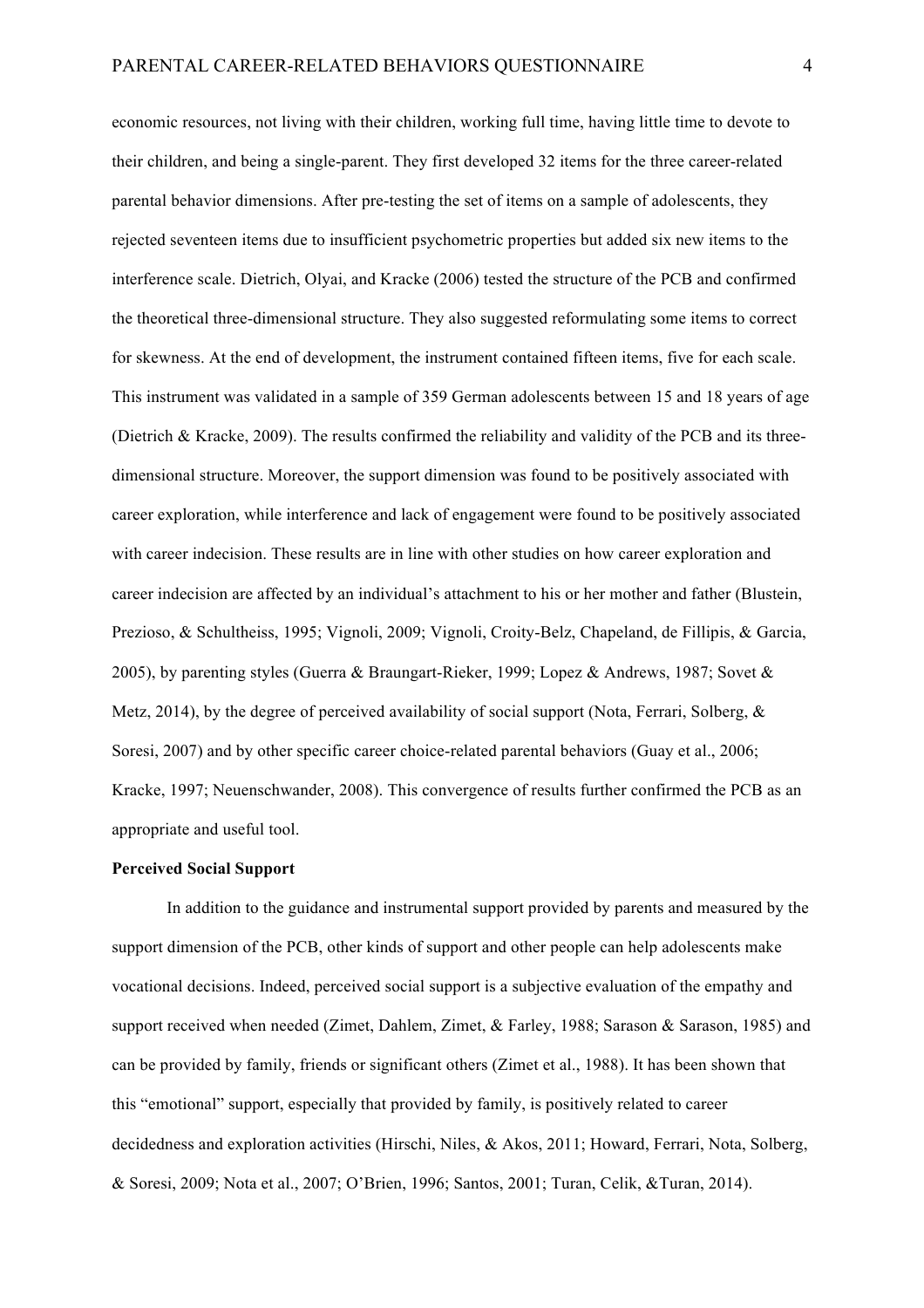Although they are not identical, the emotional support and career-related support constructs are similar, the former being a more general and the latter a more specific form of support.

#### **Exploration Activities and Career Decision-Making Difficulties**

Exploration behaviors have been acknowledged as being particularly adaptive when facing career choices and transitions (Patton & Porfeli, 2007). Career exploration can concern selfknowledge, when individuals explore their interests, abilities, career goals or values, or occupational knowledge, when individuals explore the opportunities available in the working world or educational and career options (Germeijs & Verschueren, 2006; Sampson, Lenz, Reardon, & Peterson, 1999). Career exploration can also be classified according to scope, namely in-breadth exploration, when individuals research very broad types of information, or in-depth exploration, when individuals explore in detail the characteristics of a particular type of occupation or education and consider whether they truly fit the options considered (Gati & Asher, 2001; Germeijs & Verschueren, 2006). Environment and self-exploration, as well as in-breadth and in-depth exploration, have been associated with parental support (Kracke, 1997; Vignoli, Croity-Belz, Chapeland, de Fillipis, & Garcia, 2005; Whiston & Keller, 2004). Dietrich and Kracke (2009) investigated the relationship between parental career-related behaviors, measured with the PCB, and career exploration; they found that parental support was correlated with career exploration  $(r = .52)$ .

Dietrich and Kracke (2009) also investigated the association between the PCB and career indecision, another important aspect to be considered when studying career decision-making processes in adolescents. Based on the taxonomy developed by Gati, Krausz and Osipow (1996), there are three main categories of difficulties related to the career decision-making process. The first, lack of readiness, can be due to a lack of motivation, to a generalized difficulty in making decisions and/or to dysfunctional thoughts about the consequences of making a decision. As a result, lack of readiness has to be overcome in order to start the decision-making process. The two other categories of difficulties are generally experienced during the process of decision-making. A lack of information can relate to different types of information—for example, how to collect useful information, gain information about oneself or one's vocations or find specific information. Information is inconsistent when individuals face contradictory information regarding themselves, their occupation or both or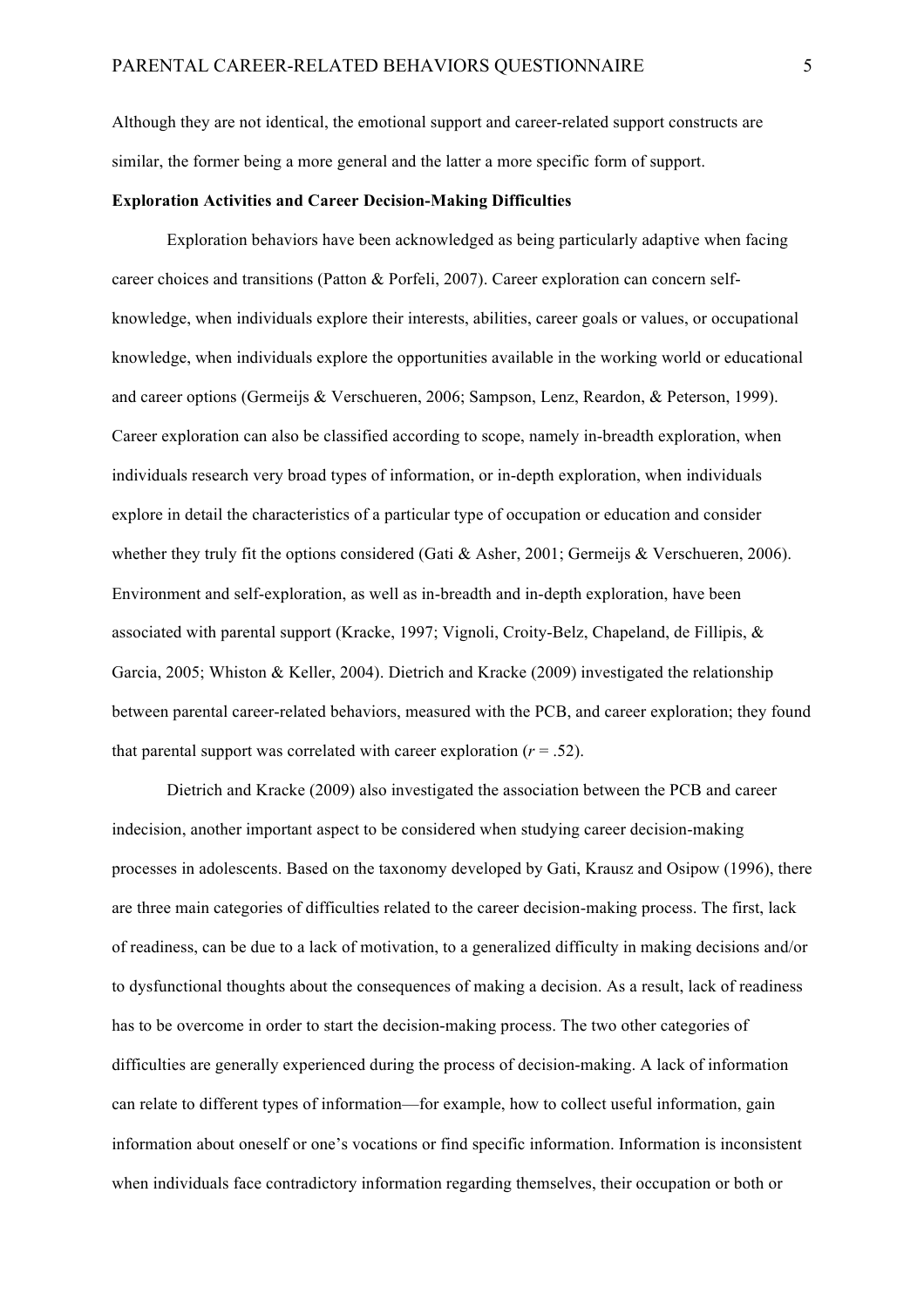when they struggle with internal or external conflicts (with parents or significant others) that prevent them from making a satisfactory choice. Counseling interventions in schools or within individual settings that aim to help adolescents make choices are a tool that can address these difficulties. Indeed, when these difficulties persist for too long, they negatively impact the individual's ability to engage in the career-decision process and can, for example, promote avoidance strategies (Gati et al., 1996; Gati, Osipow, Krausz, & Saka, 2000; Guay et al., 2006; Holland & Holland, 1977). With regard to their relationships with PCB, the interference and lack of engagement dimensions were found to be associated with career indecision (*r* was .25 with interference and .19 with lack of engagement) as measured by Seifert's (1992) scale (Dietrich & Kracke, 2009). However, the specific associations of the three PCB dimensions with the three career-related difficulties and sources of indecision defined by Gati and colleagues (1996) have not yet been investigated. Previous studies have nevertheless found that parental support promotes adolescents' motivation to engage in the career decision-making process (Phillips, Blustein, Jobin-Davis, & White, 2002), although studies have indicated that there is a reciprocal influence between parental support and adolescents' motivation (Dietrich, 2008; Young et al., 2001). Moreover, support has also been associated with career exploration (Whiston & Keller, 2004), as it can diminish lack of information and can overcome difficulties related to inconsistent information. Adolescents who have parents who interfere excessively with their career actions and choices have been found to be more passive in the process of career decision-making (Kracke  $\&$ Noack, 2005). Parental interference probably diminishes adolescents' readiness and their search for information (Grotevant & Cooper, 1988) and might cause difficulties related to inconsistent information between the information obtained by the adolescent and that coming from their parents (Guay et al., 2006). Finally, parental lack of engagement was considered to reduce adolescents' progress in career development (Mortimer, Zimmer-Gembeck, Holmes, & Shanahan, 2002), probably negatively influencing both their readiness and their motivation to initiate actions aimed at making a career decision. Studies highlighted that it is very important for adolescents to share and agree with their parent's viewpoints on careers and goals (Otto, 2000).

#### **Aims of this Study**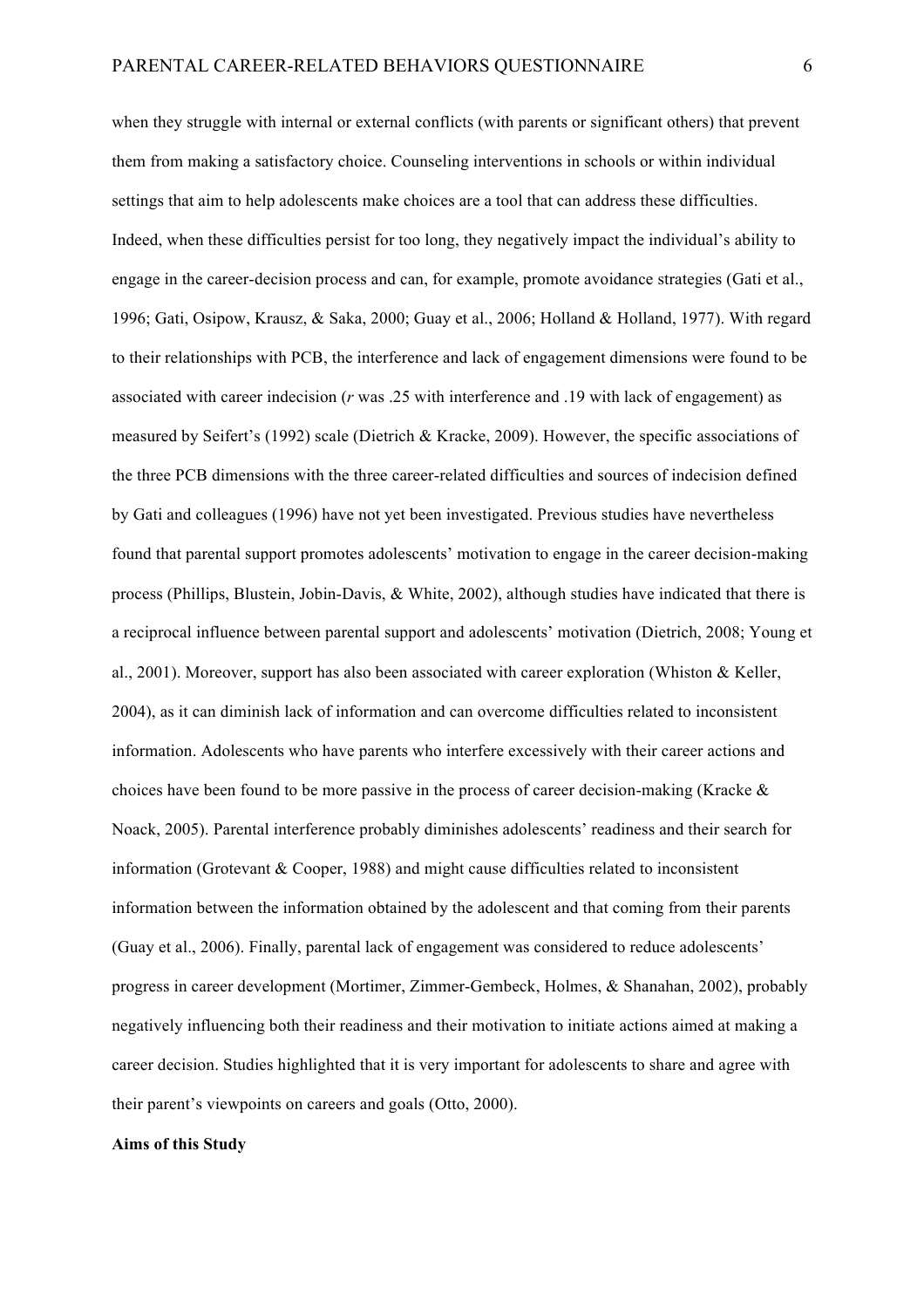The first aim of this study was to validate the Italian version of the PCB by assessing its threedimensional structure and internal consistency. Dietrich and Kracke (2009) did not provide the results of an exploratory factor analysis (EFA) in their PCB validation study; thus, for completeness of information, we decided to perform this analysis. To ascertain whether different norms should be considered for boys and girls, measurement invariance across gender was also assessed. In a second step, the convergent validity of the PCB support dimension was studied by comparing this dimension to a scale that assesses the emotional support provided by family and friends. We expected the parental support subscale of the PCB to be strongly associated with the perceived emotional support provided by family and weakly, although significantly, associated with the emotional support provided by friends. Moreover, to test for criterion validity, the study analyzed the relationship between parental career-related behaviors and adolescents' exploration activities and career decisionmaking difficulties. Based on the results obtained by Dietrich and Kracke (2009), we expected that career exploration activities would be positively correlated with parental support and negatively correlated with interference and lack of engagement and that the global score of career indecision would be positively correlated with interference and lack of engagement and negatively and only weakly correlated with parental support. Finally, although literature exists concerning the relationship between career-related parental behaviors and constructs similar to those defined by the three dimensions of career indecision as described by Gati et al. (1996), there is a lack of specific studies that elucidate the strength of the association among these constructs. Thus, we simply hypothesized parental support to be negatively associated with all three career decision-making difficulties (i.e., lack of readiness, lack of information, inconsistency of information) and parental interference and lack of engagement to be positively associated with the same three difficulties.

## **Method**

#### **Participants and Procedure**

The study was conducted in the Swiss Canton of Ticino, in the Southern region of Switzerland. This is the only Swiss Canton where the only official language is Italian. It borders Italy and has 346,539 inhabitants. The sample consisted of 481 students (252 boys and 229 girls), from 7 of the 35 junior high schools. To increase the representativeness of the selected schools, schools from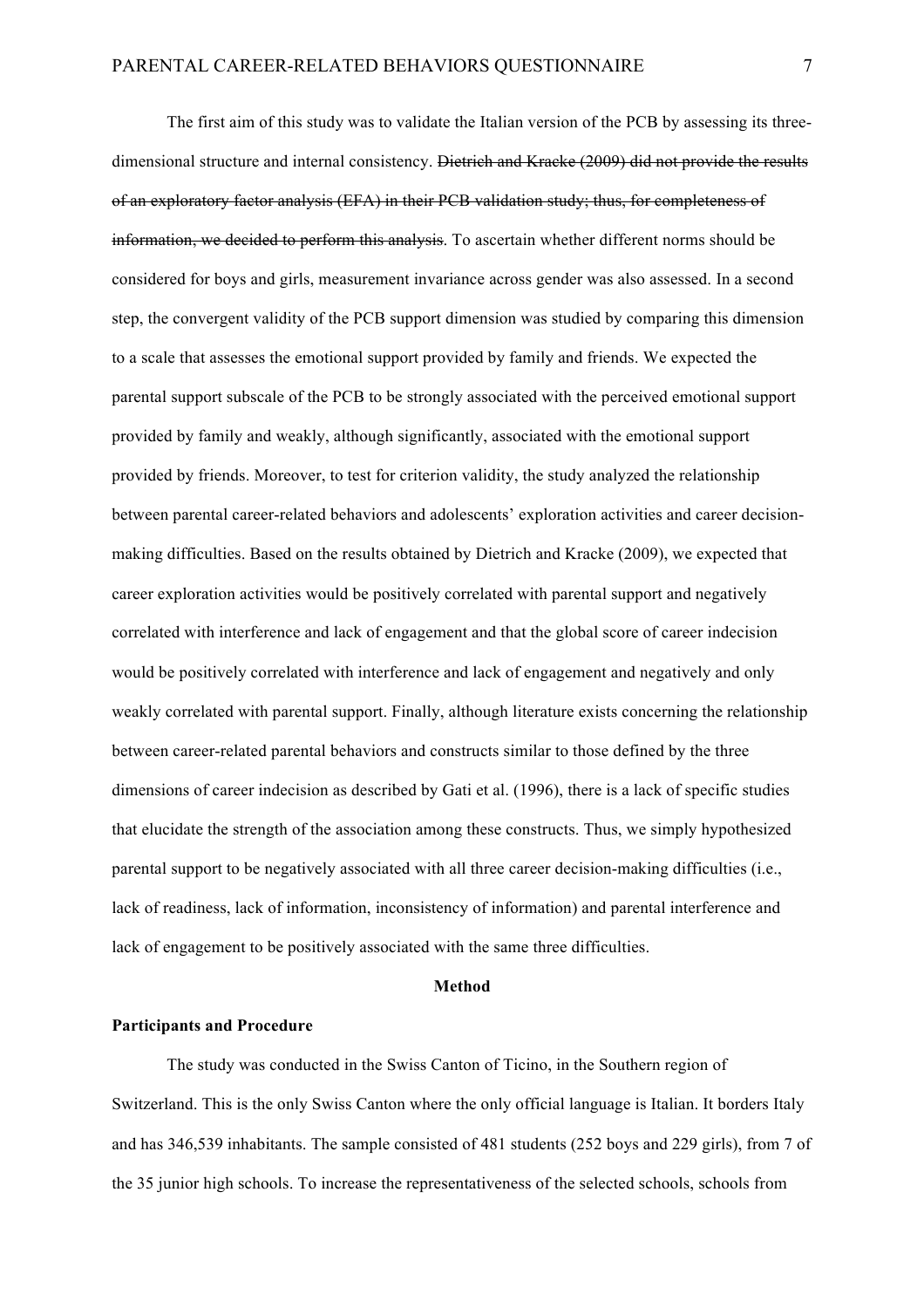various geographical locations (urban, periphery and valley) and of different sizes were included, with the support and agreement of the Department of Education. All participants had just started their last compulsory school year (i.e., the fourth middle school year), and they were aged from 13 to 17 years. The mean age was 14.16 years, and the standard deviation 0.64. The modal value was 14 years of age (*n* = 325). In total, 325 were of Swiss nationality, 53 were Italian, 43 came from an ex-Yugoslavian state, and 28 had Portuguese citizenship. The remaining 32 adolescents came from fourteen other states. Additionally, 198 had already made a definitive decision about their future job or educational path, whereas 283 had not. After receiving information about the aim of the study and being reassured of the confidentiality of their answers, the students completed an online questionnaire in an IT classroom during an ordinary lesson and under the supervision of the first author. Students who had questions about the items could ask for additional explanations. This research complied with the ethical rules of the Swiss Society of Psychology.

#### **Measures**

**Parental Career-related Behavior Questionnaire.** The Parental Career-related Behavior questionnaire (PCB) was developed and validated in German by Dietrich and Kracke (2009) and consists of 15 items assessing three specific parental behaviors: support, interference and lack of engagement in their children's career choices. The participants answered on a 4-point Likert scale ranging from 1 "does not apply" to 4 "fully applies". The internal reliability of the original scale in German was .84 or higher for support (.93 for girls and .84 for boys), .72 or higher for interference (.72 for girls and .78 for boys), and .68 or higher for lack of engagement (.68 for girls and .75 for boys).

**Multidimensional Scale of Perceived Social Support.** To assess the emotional support provided by family and friends, the Italian-validated versions of the family and friends subscales of the Multidimensional Scale of Perceived Social Support (MSPSS; Zimet et al.,1988; Prezza & Principato, 2002) were used. Both scales include 4 items. Subjects answered on a 7-point Likert scale from 1 "very strongly disagree" to 7 "very strongly agree". Examples of items include "I can talk about my problems with my family" and "I can count on my friends when things go wrong". The reliabilities were .87 and .85 for the English version of the family and friends subscales, respectively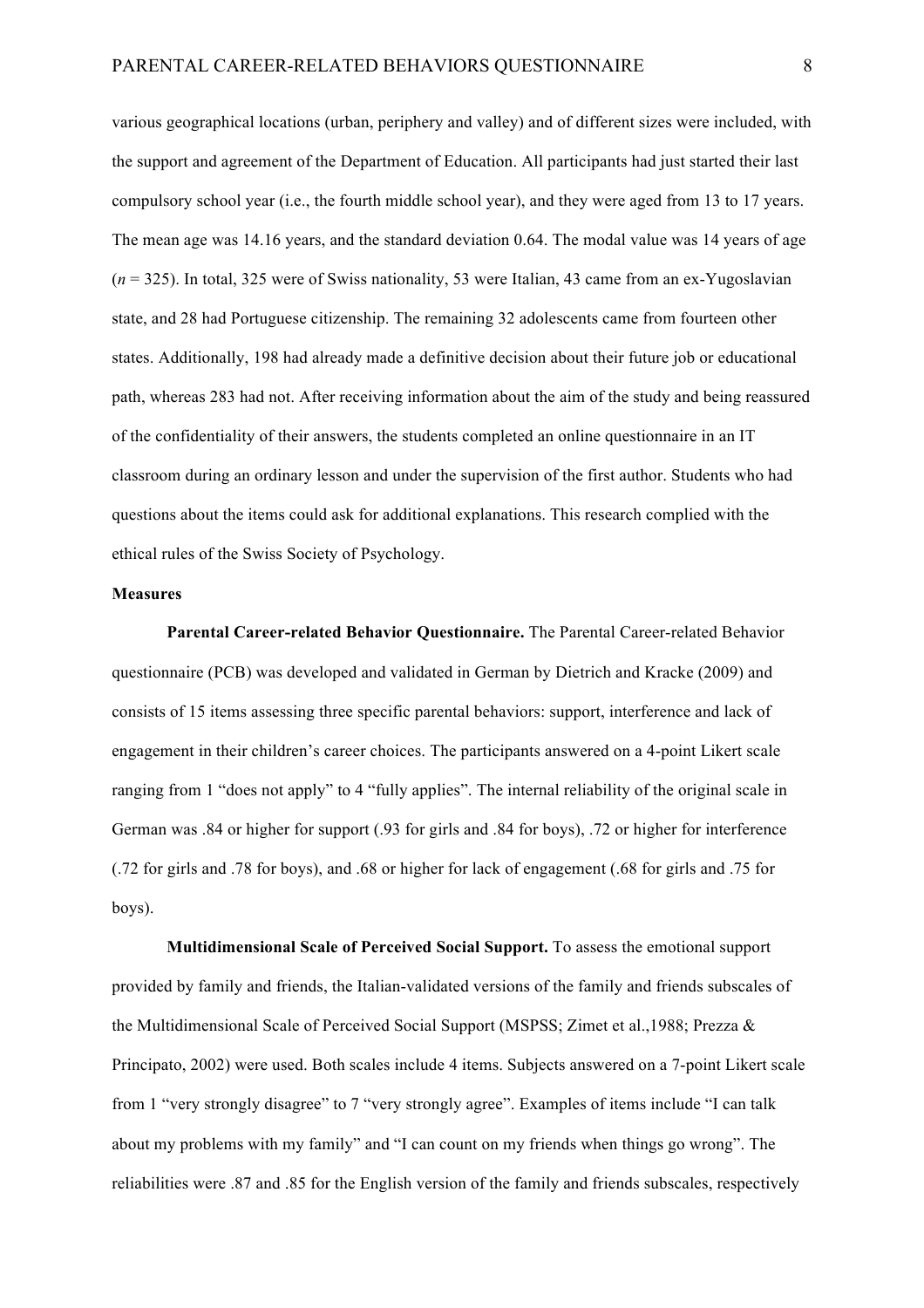(Zimet et al., 1988), and .88 and .91, respectively, for the Italian versions of these scales (Prezza  $\&$ Principato, 2002).

**Career exploration activities.** Career exploration activities were measured using a single score that was computed by summing the number of different activities that the students had reported performing at the time of the questionnaire. The activities described were the following: thinking by oneself about which educational/vocational path to pursue, discussing with other persons (friends, parents, teachers, etc.) about educational and vocational opportunities, meeting with the career counselor, searching for information on educational/vocational paths they might be interested in, searching for internship opportunities in the vocation in which they might be interested, contacting a school (general or vocational) they might be interested in and speaking with one or more persons working in the vocational field of interest. The mean number of activities performed by the students was 2.13 with a standard deviation of 1.27. The more frequent activities were reflecting alone (*n* = 277) and discussing educational and vocational opportunities with other persons  $(n = 251)$ , 191 participants had searched for information, 123 had searched for internship opportunities in a vocational area of interest, 99 students spoke with someone working in the sector of interest, 69 had met the school counselor, and 13 had contacted a school asking for information. Skewness and kurtosis were .88 and .08, respectively, indicating a normal distribution of the variable.

**Career Decision-making Difficulties Questionnaire.** To assess adolescents' career decisionmaking difficulties, we used the Italian version of the Career Decision-making Difficulties Questionnaire (CDDQ; Gati et al., 1996; Di Fabio & Palazzeschi, 2013). This is a 34-item questionnaire that assesses career indecision on three main scales: lack of readiness, lack of information and inconsistency of information. Each scale includes 3 or 4 subscales, namely, lack of motivation, indecisiveness and dysfunctional myth subscales for lack of readiness; lack of knowledge about the process, self, and occupation and ways of obtaining additional information subscales for lack of information; and unreliable information, internal conflicts and external conflicts subscales for inconsistency of information. The participants answered on a 9-point scale ranging from 1 "does not describe me" to 9 "describes me well" to describe the extent to which statements such as "It is usually difficult for me to make a decision" were true for them. The authors of the original version reported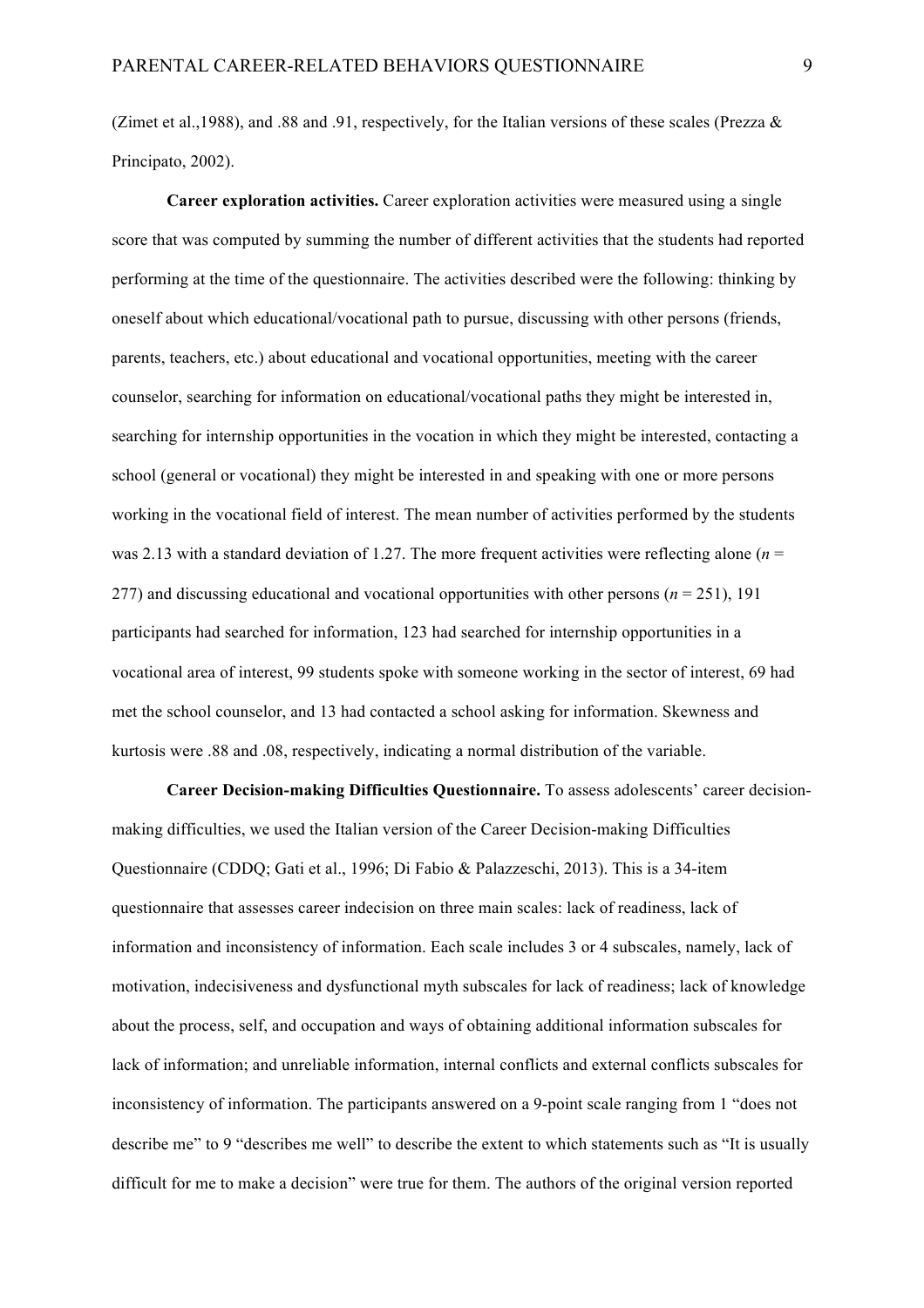that the Cronbach's alphas of the reliability of the lack of readiness, lack of information, and inconsistency of information subscales and the total CDDQ score were, respectively, .70, .93, .91 and .80 in an Israeli sample and.63, .95, .89 and .95 in an American sample (Gati et al., 1996). The corresponding alphas were .87 for lack of readiness, .89 for lack of information and .91 for inconsistency of information in the Italian version (Di Fabio & Palazzeschi, 2013).

# **Translation**

The translation of the PCB mostly followed the standard guidelines for translating questionnaires (Sousa & Rojjanasrirat, 2011). Two native Italian-speaking educational researchers translated the items. Their translation was reviewed and amended by Italian-speaking experts in educational research and in career counseling. Back translation of the questionnaire was then performed by a professional bilingual translator who was not involved in the initial translation. Finally, a comparison of the back-translated version and of the original version of the questionnaire was performed by both Italian- and German-speaking natives, and further amendments were made. Although in the German version, the specific wording when referring to parents was "My mother/my father," we decided to use the more general "My family." This wording was also used in the MSPSS (Zimet et al., 1996). Despite this difference from the original scale, two questions included in our questionnaire proved that when referring to career-supportive relatives who were part of the family, adolescents almost always thought of their parents first (and in particular to their mother) and only to brothers and sisters in addition. This ensured the conceptual comparability of our Italian version with the German version of the scale. The wording of items in English (provided by Dietrich and Kracke, 2009) and Italian are shown in Table 1.

## **Data analyses**

The first aim of this study was to assess the factorial structure of the Italian-translated version of the parental career-related behaviors questionnaire that was developed originally by Dietrich and Kracke (2009). Means and standard deviations were computed for each item. To assess the internal consistency, Cronbach's alpha was computed for each subscale. Exploratory factor analysis (EFA) applying the maximum likelihood method with oblique rotation (direct oblimin) using SPSS and confirmatory factor analysis (CFA) applying maximum likelihood estimation using the AMOS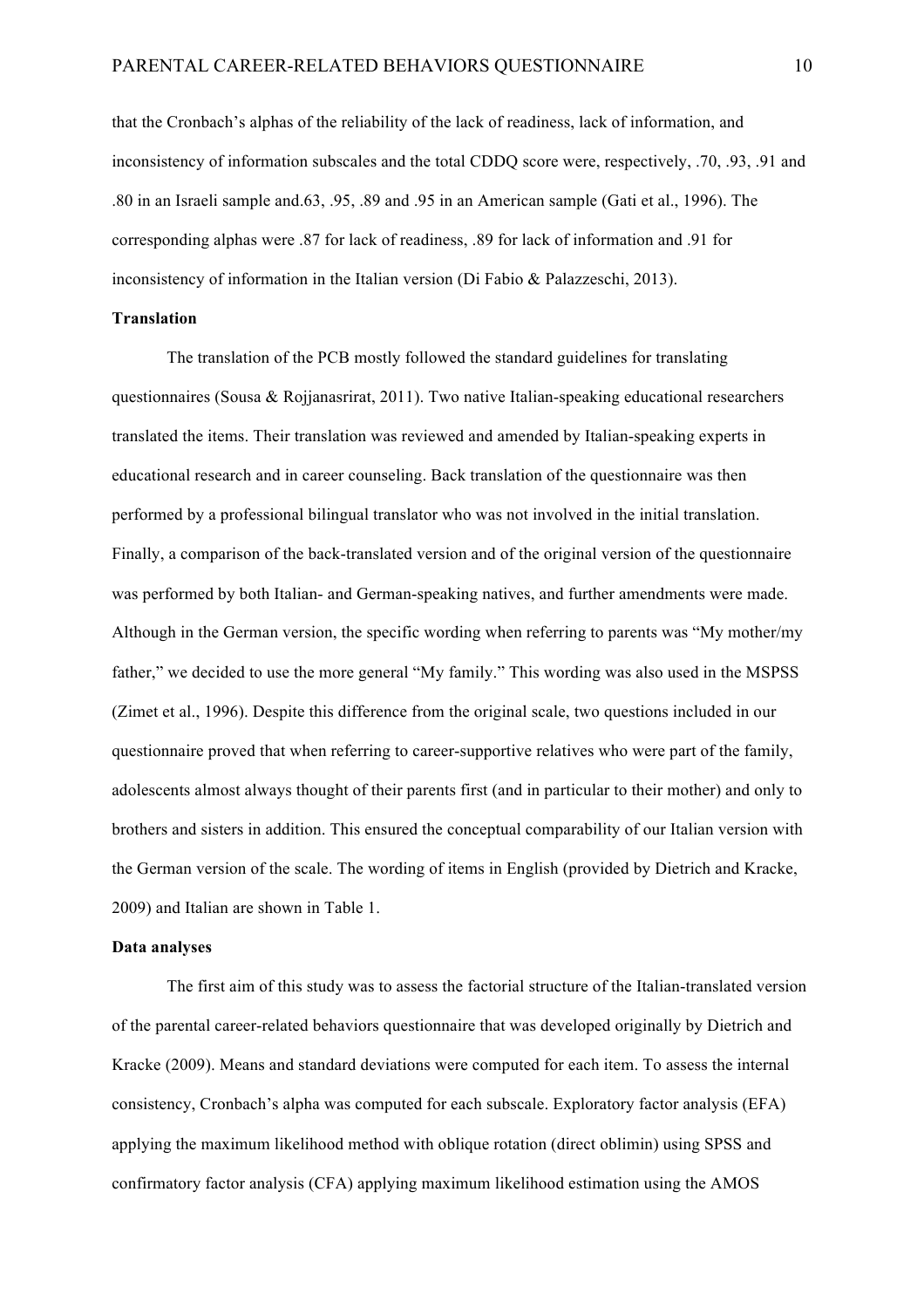statistical package were performed to test the adequacy of the items and the expected threedimensional structure of the instrument. For the CFA, raw data in the SPSS format were passed to the AMOS program that computes the covariances as part of its analysis. According to the literature, a model is considered to have a satisfactory fit if the  $\chi^2$  per degrees of freedom ( $\chi^2$ /df) is lower than 3; if the soundness of the fit index (GFI), the comparative fit index (CFI) and the Tucker–Lewis index (TLI) values are approximately .90 or above (Medsker, Williams, & Holahan, 1994); and if the root mean square error of approximation (RMSEA) is approximately .05 or less (RMSEA of approximately .08 or less is also acceptable, Byrne, 2010). To assess invariance across gender, a multiple-group CFA (with gender as the grouping variable) was performed. According to Chen (2007), in multiple-group analyses, the assumption of invariance is tenable if  $\Delta$ CFI < .01 and ΔRMSEA < .015. Finally, correlations between exploration behaviors and career indecision were computed to test the criterion validity and to further explore associations with the PCB.

#### **Results**

The first aim of the study was to assess the factorial structure of the Italian version of the PCB. First, an EFA was conducted on the fifteen items of the PCB with oblique rotation (direct oblimin). The Kaiser-Meyer-Olkin measure confirmed the sampling adequacy for the analysis (KMO = .89), and Bartlett's test of sphericity  $\chi^2$  (105) = 3,401.96, *p* < .001, indicated that the correlations between the items were sufficiently large for EFA. The analysis showed that three components had eigenvalues above Kaiser's criterion of 1 and in combination explained 64.27% of the variance. The three-component structure was also confirmed by Cattell's scree test (Cattell, 1966). Each item loaded adequately on the right component and no cross-loadings emerged. Second, a model including the three related scales was tested by means of a CFA. The model was found to adequately fit the data,  $\chi^2$  $(87) = 227.52, p < .001, GFI = .94, TLI = .95, CFI = .96, RMSEA = .058, confirming the adequacy of$ the three-dimensional structure of the instrument. Item means, standard deviations and standardized factor loadings are reported in Table 2. All factor loadings were above .60 (with the exception of the factor loading of item 6, which was .47), further confirming the soundness of the items used to measure the three dimensions. Positive associations emerged between interference and lack of engagement (estimated factor correlation of .58), and negative associations between support and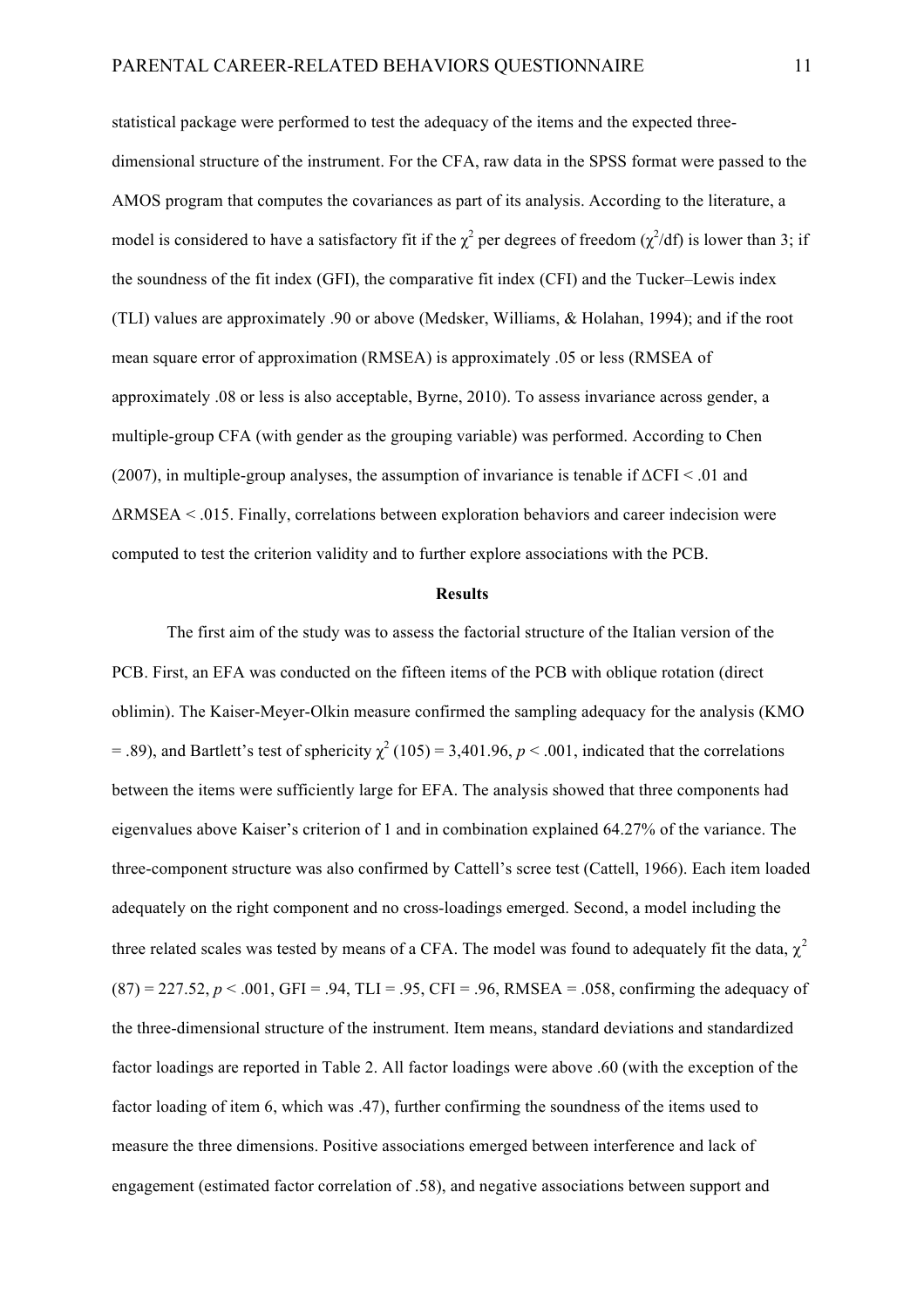interference (estimated factor correlation of -.14) and between support and lack of engagement (estimated factor correlation of -.36) were observed. These last results suggest discriminant validity (Kline, 2011) between the three different constructs and, in particular, the distinction between the support and interference and between the support and lack of engagement constructs, which were only modestly correlated.

To test for gender invariance of the instrument, a multiple-group CFA was performed to assess the measurement invariance among boys and girls. To compute these analyses, the sample was divided into two groups based on gender: there were 252 boys and 229 girls. The results are shown in Table 3. Although the  $\Delta \chi^2$  test was significant, the  $\Delta$ RMSEA and  $\Delta$ CFI tests confirmed the weak factorial invariance of the instrument across groups ( $\triangle$ RMSEA was always < .003, and  $\triangle$ CFI was always < .01). Strong factorial invariance was supported by only one of the two invariance tests  $(\Delta RMSEA$  was good, but the  $\Delta$ CFI was slightly over the threshold of .01); however, partial strong factorial invariance ( $\triangle$ RMSEA = .004,  $\triangle$ CFI = .008) was reached regarding the intercepts of item 10 of the interference scale and of item 12 of the lack of engagement scale. In fact, boys reached significantly higher means than girls on both items. Slightly higher means, although not significantly higher than those in girls, were reached by boys on all other items of the interference and lack of engagement scales, whereas the means were almost the same on all items of the support scale. Establishing weak and partial strong factorial invariance further endorsed the validity of the instrument and its additional usefulness for comparative research. Cronbach's alphas of the three distinct scales were also computed for each gender group. The Cronbach's alpha was .80 for boys and .84 for girls for the support dimension, .82 and .81 for boys and girls, respectively, on the interference dimension and .89 for both groups on the lack of engagement dimension. A test of the model that constrained latent variables' variances and covariances between latent variables to be equal indicated no differences between boys and girls  $(\triangle RMSEA = .002, \triangle CFI = .009)$  (Table 3). As already suggested by the single-item analyses, analyses of the mean differences highlighted the higher perception of interference and lack of engagement among boys compared to girls. The effect sizes for these mean differences were, however, small (interference:  $d = .13$ , lack of engagement:  $d = .23$ ).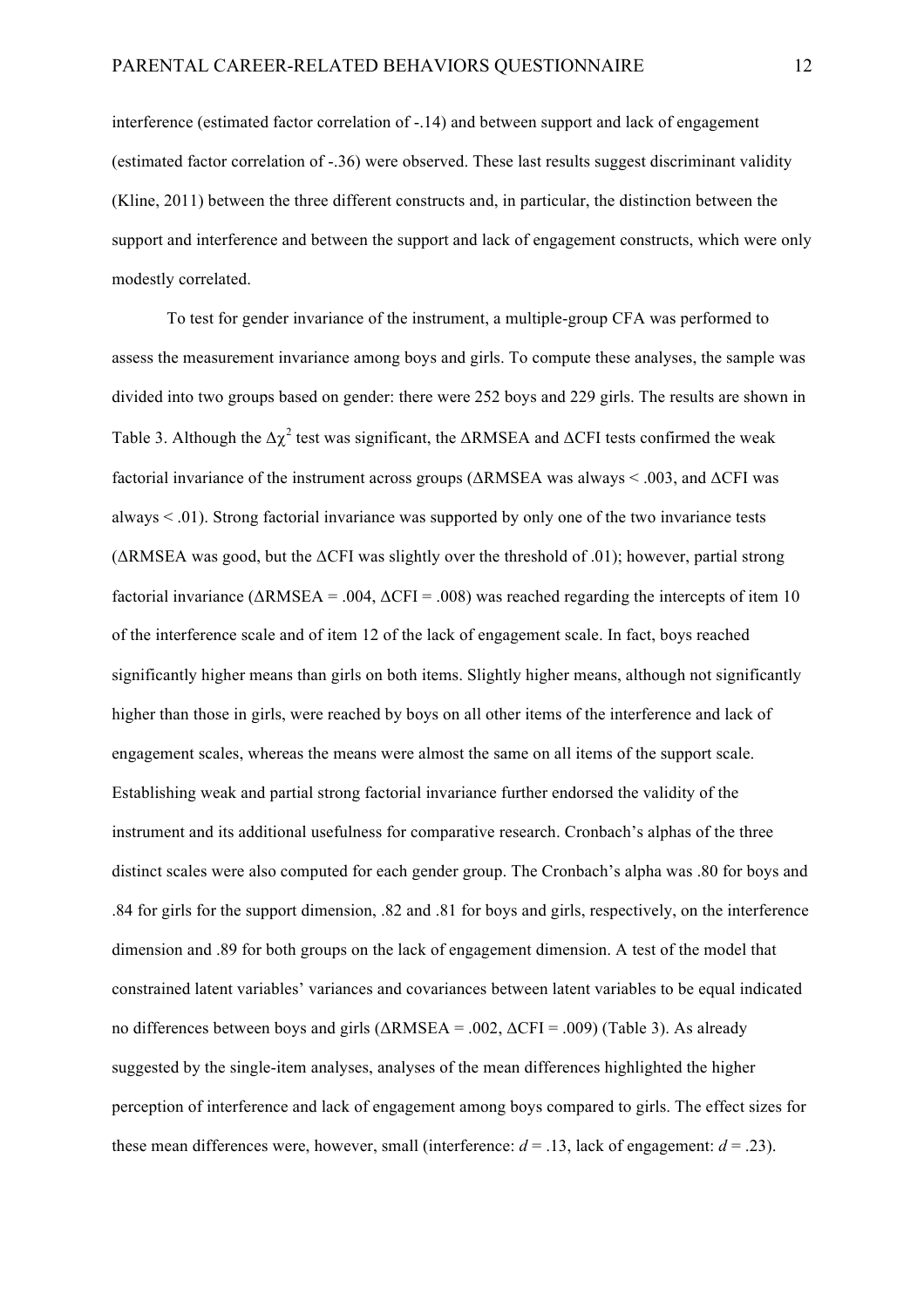Before analyzing the associations between parental career-related behaviors, emotional support, career exploration activities and career indecision, we computed the Cronbach's alphas for each scale and confirmed the reliability of the measures used. The alpha coefficients are reported in Table 4. Moreover, we assessed if age and having made a decision about one's future job or education had an impact on the different variables. We found only a weak and positive association between age and both interference and lack of engagement  $(r = 13, p < .01$  for both correlations), a weak and positive association between having made a decision and the amount of exploration activities performed  $(r = .09, p < .05)$  and a modest and negative association between having made a decision and career indecision ( $r = 0.28$ ,  $p < 0.001$ ). Partial correlations were performed to verify if age and having made a decision about one's future job or education affected the associations studied. Controlling for both variables did not change the strength of the associations between variables, thus only bivariate correlations are reported in Table 4. The relationship between the PCB parental support dimension and the perceived emotional support provided by the family was especially strong. Significant but weaker correlations were also found for the support provided by friends. The associations between parental behaviors and the number of activities of career exploration completed by the adolescents were in line with our hypotheses. Support was positively, and interference and lack of engagement negatively, associated with career exploration activities. The correlations with career decision-making difficulties were not high, but they were similar to those found in previous studies investigating the relationship between parental support behaviors and child's career indecision. Parental support correlated negatively with the career indecision scale and with the lack of information (correlations were similar for subscales) and the inconsistency of information (the correlation was significant only for the external conflict subscale:  $r = -14$ ,  $p < 01$ ) dimensions. No associations were found between support and lack of readiness, although there was a negative and significant correlation ( $r = -17$ ,  $p < .001$ ) between support and the lack of motivation subscale of the lack of readiness dimension. Parental interference behaviors correlated positively with the global scale and with the lack of readiness (*r* values were significant only for the lack of motivation and dysfunctional thought subscales), lack of information (*r* values were similar for subscales) and inconsistency of information (*r* values were significant for all subscales and reached .38,  $p < .001$ , for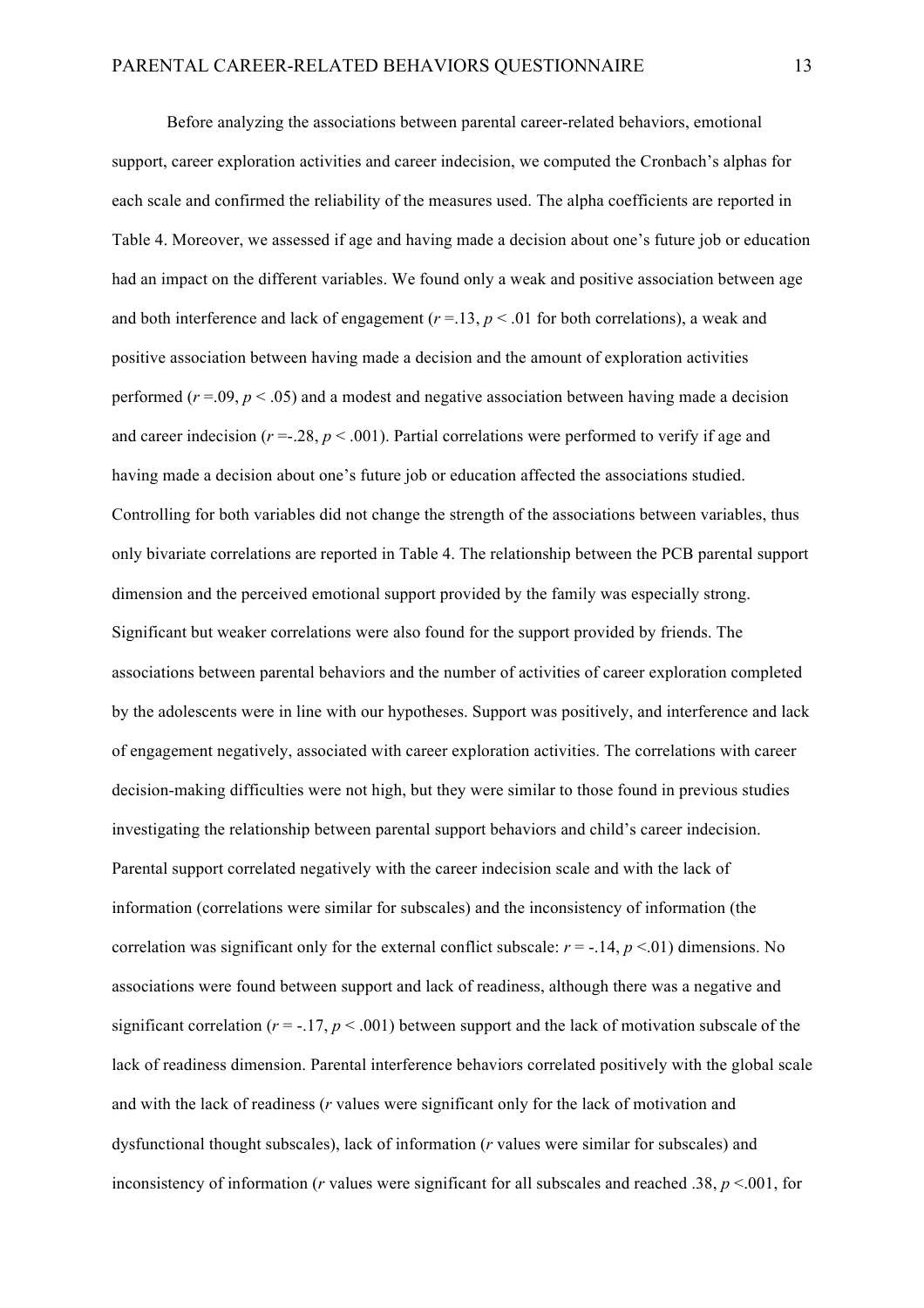external conflicts) dimensions. Parental lack of engagement was positively associated with the global scale and with the lack of information (*r* values were significant and < .13 for all subscales, except for the additional information subscale, in which they reached .20) and inconsistency of information (*r*  values were significant only for the internal  $(.15, p \le 0.01)$  and external  $(.34, p \le 0.001)$  conflicts subscales) dimensions of career indecision. No associations emerged between parental lack of engagement and adolescents' lack of readiness, although a positive and significant correlation emerged ( $r = .14$ ,  $p < .001$ ) between parental lack of engagement and the lack of motivation subscale.

#### **Discussion**

The first aim of this study was to validate an Italian version of the PCB in a sample of Swiss adolescents, testing its psychometric properties and measurement invariance across gender. Our second aim was to establish the convergent validity of the support PCB dimension by measuring the perceived emotional support provided by family and friends and to test for the criterion validity of the three PCB dimensions by investigating their associations with exploration activities and career indecision. Moreover, the use of the CDDQ (Gati et al., 1996) to assess career decision-making difficulties enabled the investigation of more in-depth relationships between parental career-related behaviors and sources of career indecision.

This study showed that the Italian translation of the PCB is a valid instrument to measure the parental career-related behaviors of support, interference and lack of engagement. The analyses broadly confirmed the three-factor structure, item adequacy and reliability of the PCB. Similar to Dietrich and Kracke (2009), positive associations emerged between interference and lack of engagement, while negative associations emerged between support and interference and between support and lack of engagement; however, in our sample, the support-interference and lack of engagement-interference associations were slightly stronger and the support-lack of engagement association slightly weaker compared to the validation results of the German version. It seemed that item 6, "my parents have their own ideas about my future vocation and try to influence me accordingly," was the least representative of its factor (interference) within the set of related items. This finding is interesting because it suggests a conceptual difference (despite the connection) between parental interference and parents having their own ideas about their children's future and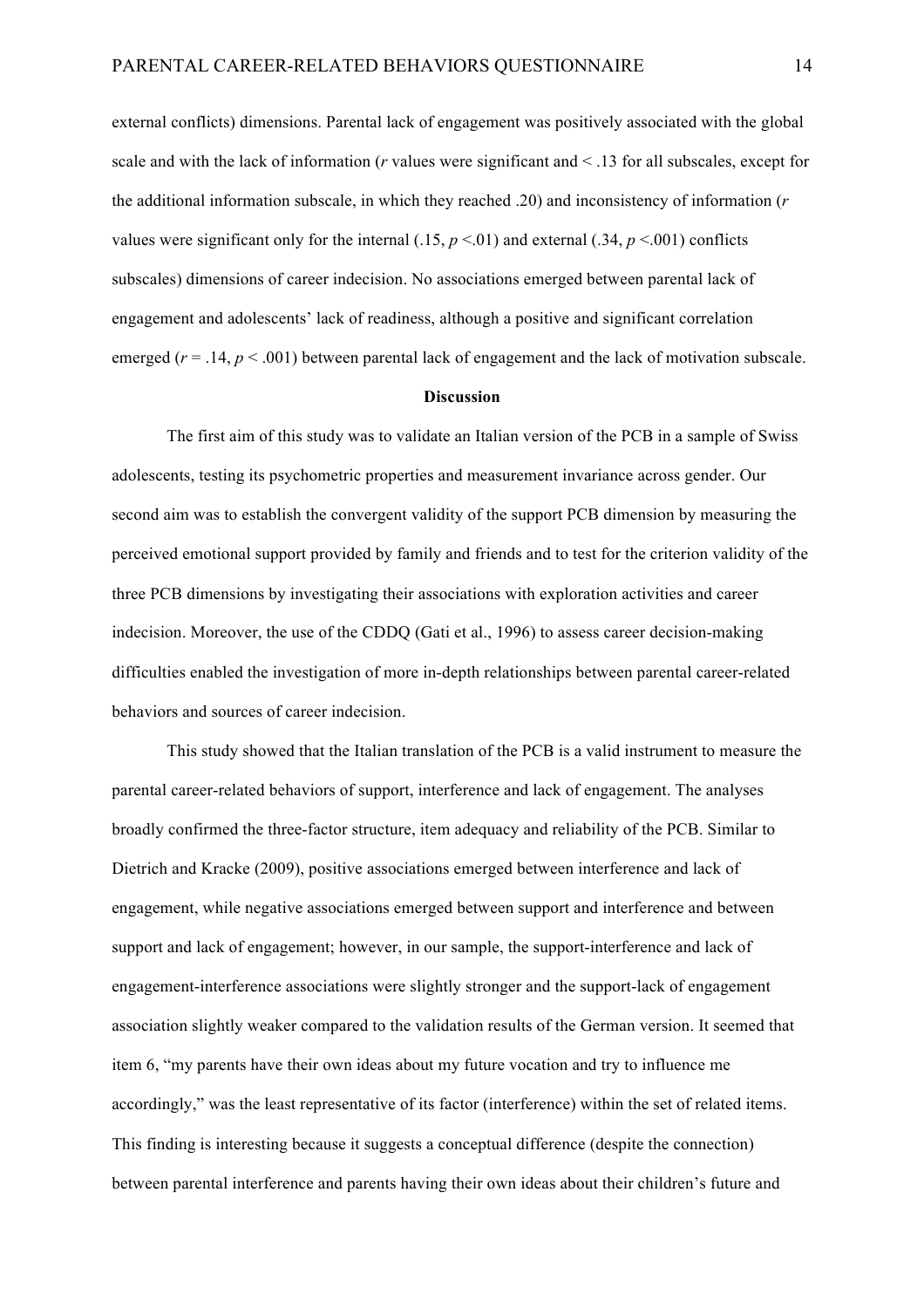attempting to influence them, underlying once more how parental guidance and parental interference are two distinct constructs. Furthermore, the results concerning the estimated correlations between the different constructs contributed to further corroborating their distinctions, and in particular, the distinction between the support and interference and between the support and lack of engagement constructs. Interference and lack of engagement were clearly distinct constructs; they were nevertheless moderately correlated. This might suggest that adolescents who perceive their family as interfering in their choices in an authoritarian manner, i.e., without collaboration and only by imposition of their wishes (Baumrind, 1991), could also perceive their parents as lacking interest in their ideas and thus lacking genuine engagement.

Partial strong factorial invariance across genders was also observed. This finding indicates the possibility of using the instrument for comparative analyses between boys and girls and, for example, using multiple-group SEMs (Byrne, 2010; Steenkamp and Baumgartner, 1998). In addition, correlations between the three constructs were also found to be invariant for boys and girls, whereas small differences were found concerning the perception of parents' interference and lack of engagement, which was slightly higher among boys compared to girls. This result could be due to more contentious relationships with boys than with girls (Collins  $&$  Laursen, 2004) or to a higher sensitivity of boys compared to girls in perceiving their parents as interfering in their choices or in being disengaged. This could also be due to contextual factors. For example, the fact that girls more frequently have better academic achievement and decide to continue their education in high schools (Marcionetti, Zanolla, Casabianca, & Ragazzi, 2015) implies less difficulties for parents, who can easily find information about these schools and support their daughters. By contrast, boys more frequently choose to start an apprenticeship. This means that a more specific choice has to be made and that parents, to appropriately guide and support their sons, must find specific information on vocations, on educational possibilities, and on the availability of employers, for example. Such efforts obviously take more time and constitute more difficult tasks for parents. This difficulty could be interpreted as a lack of engagement because more engagement is needed or as interference because more discussion about the different possibilities is needed, and this can lead to more conflicts between parents and children.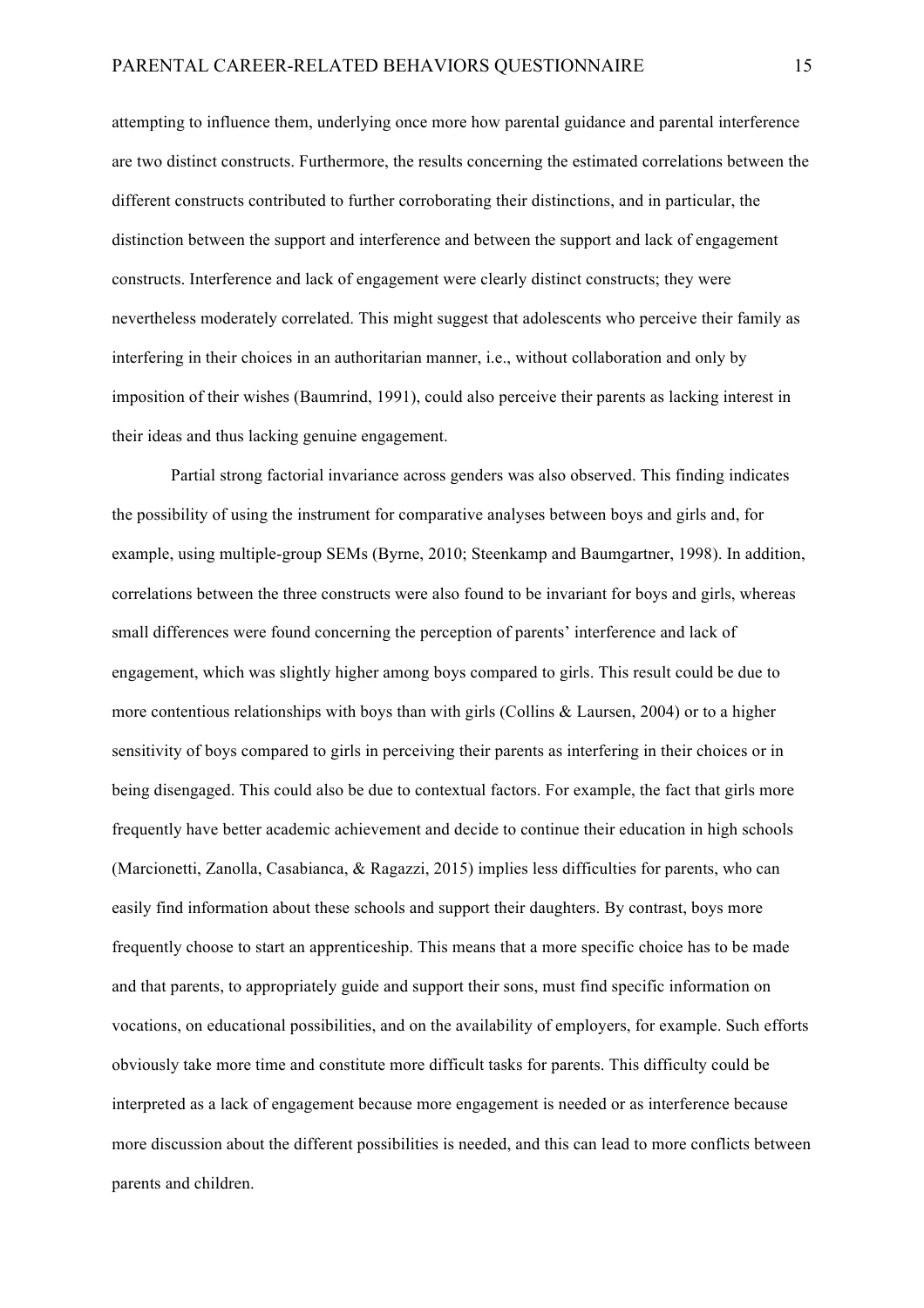The associations established regarding the perceived emotional support from family and friends confirmed the convergent validity of the support dimension, whereas the correlations with exploration activities and career indecision partially confirmed criterion validity for the lack of engagement and interference behaviors. More specifically, the results were broadly comparable to those of Dietrich and Kracke (2009) regarding the associations with career indecision; in contrast, small but negligible differences regarding the correlation values, but not signs, were found regarding the associations with career exploration, probably due to the different types of measures used.

The associations between the three dimensions of the PCB and the difficulties one can experience when going through the process of career decision making were also further investigated. The results highlighted that a high level of parental support in making choices was specifically associated with a lower tendency for lack of information and inconsistency of information but not with less lack of readiness. Considering the correlation established between high levels of parental support and a larger number of exploration activities performed, these results are consistent with theories that state that healthy parent-adolescent relationships facilitate career exploration (Blustein, Prezioso, & Schulteiss, 1995). In particular, by giving advice on how information can be found but also, for instance, expressing their opinions on their child's strengths and weaknesses, parents allow adolescents to receive more adequate information and to make a more informed decision.

Furthermore, our results indicated that more than parental support, high levels of parental lack of engagement, due to lack of interest, lack of time or inability to support their child's career choices, were associated with high levels of lack of information and inconsistency of information. In particular, parental disengagement seemed to correlate positively with indecision, as the choices were not shared and consequently not supported by the parents. This is in line with studies analyzing the effects of non-involved parents on their children's choices (Middleton  $&$  Loughead, 1993) as well as with those highlighting how important it is for youngsters to share and agree with their parent's viewpoints on careers and goals (Otto, 2000).

Finally, high levels of interference due to excessive parental control over their children's choices were associated with strong tendencies for lack of readiness, lack of information and inconsistency of information in adolescents. Parental interference was the only dimension associated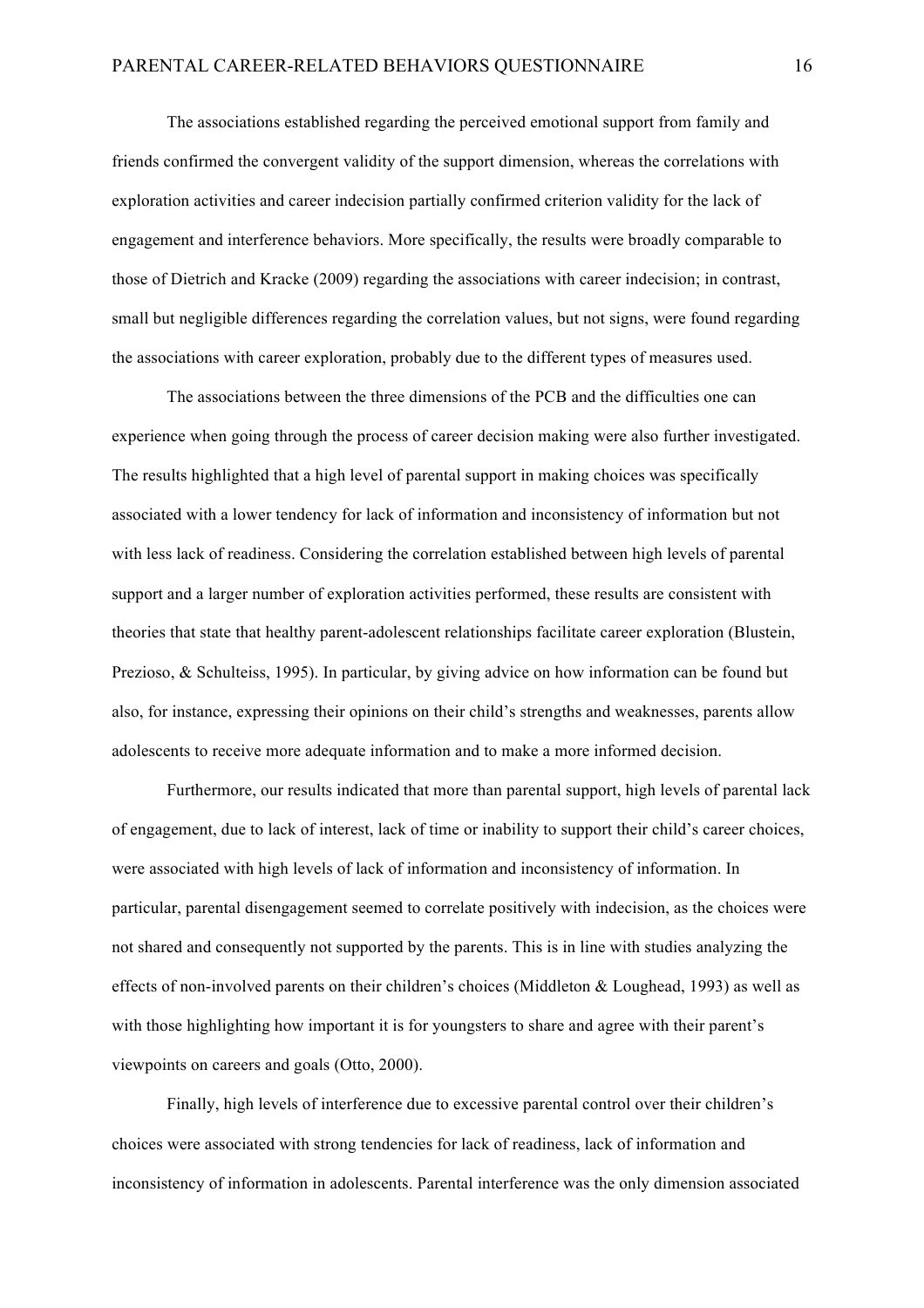with adolescent's lack of readiness in making career choices and was the dimension that was the most strongly associated with adolescent's perceptions of having inconsistent information. In particular, interference correlated moderately with the external conflicts subscale ( $r = .38$ ,  $p < .001$ ) and was the only PCB dimension that was significantly correlated with the dysfunctional thought subscale, albeit modestly  $(r = .12, p < .05)$ . There could be different explanations for these results. For instance, the perception of adolescents' disengagement towards making a career choice (which could also be due to an overestimation of the importance of making the right choice) could have induced their parents to force them to commit to this process, an action that the adolescents might have interpreted as their parents' attempts to force them to make a (possibly inadequate) choice. Additionally, the adolescents might have shown an interest in one or more vocations, and by forcing them to explore other possibilities, the parents may have been perceived as interfering with their choices (Young et al., 2001). As parents' opinions are so important for exploring both oneself and one's possible vocations (Whiston & Keller, 2004), adolescents may end up feeling confused with respect to the information received regarding vocations, their ideas on their interests and abilities, and the ideas that their parents have about them and their best vocational option. Parental interference, as well as parental disengagement, may also hinder the individual's perceptions of self-efficacy in searching for a vocation or in making decisions (Ryan, Solberg, & Brown, 1996), which has been proven to mediate the relationship between parental behavior and children's career indecision (Nota et al., 2007).

### **Limitations and Future Perspectives for Research**

Although different interpretations remain to be confirmed, possibly with longitudinal research designs that will be able to clarify the direction of effects, we hope that the results of this study contribute to the understanding of the associations between parental support, interference and lack of engagement and the different difficulties and thoughts that cause career indecision in adolescents. Indeed, although studies have shown that parents influence their adolescents' vocational choices more than any other individual, including counselors, teachers, friends or even people working in the identified occupation of interest (Bardick, Bernes, Magnusson, & Witko, 2004; Vertsberger & Gati, 2015), the studies that have been performed are still insufficient in providing the empirical research and analysis needed to understand the depth of a family's influence on a son's or daughter's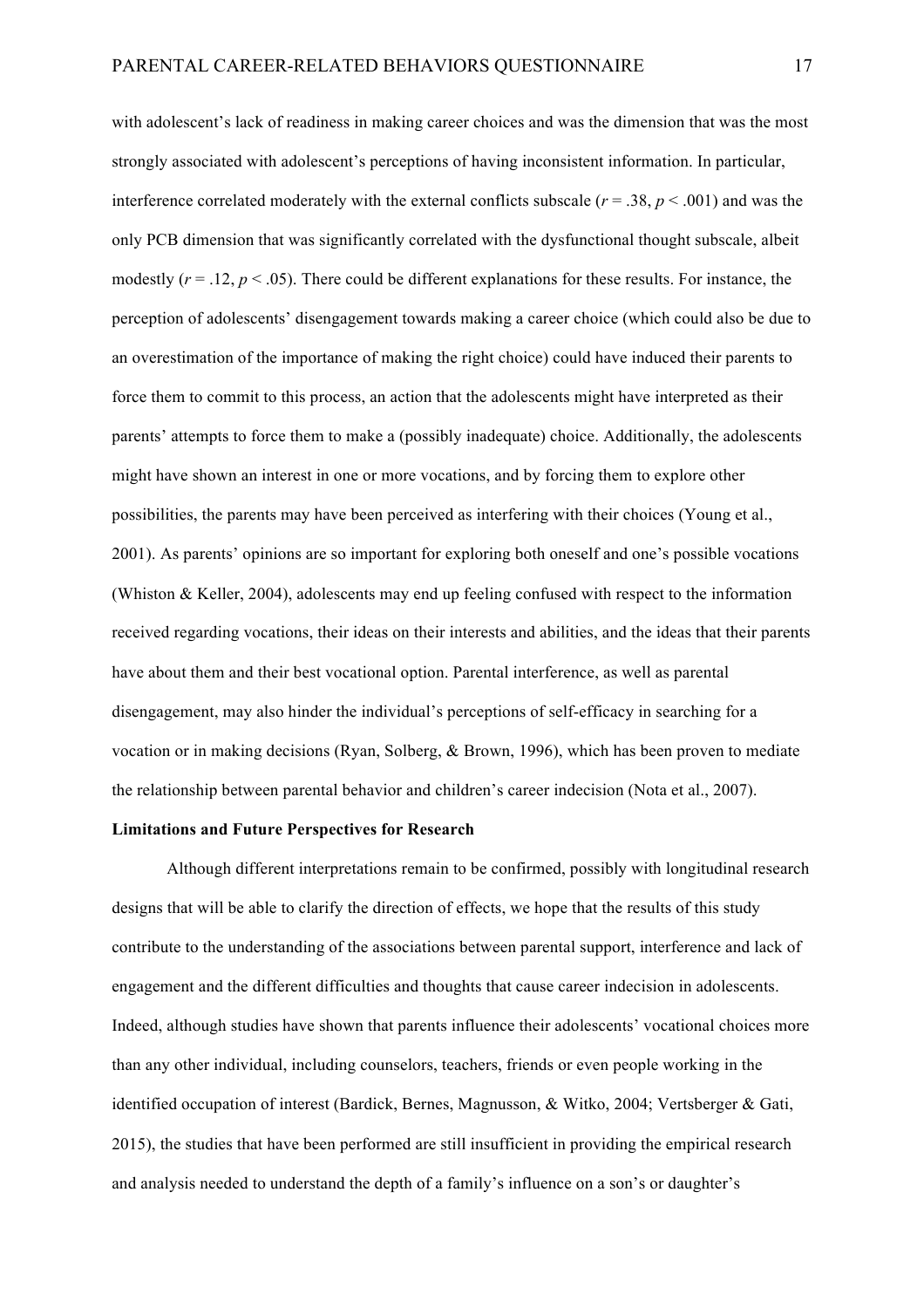vocational choice (Keller & Whiston, 2008). We hope that the validation of the Italian version of the PCB will allow the topic to be studied further and will reduce this research gap. Nevertheless, this study has two main limitations, which present some research possibilities. First, the Italian version of the PCB was validated in a sample of Italian-speaking adolescents from a specific region of Switzerland. This region borders Italy but has different cultural characteristics and a different education system. The psychometric findings of the PCB could vary for Italian adolescents. Hence, it would be appropriate to replicate our findings with Italian adolescents to test and extend the applicability of the PCB to that population. A cross-cultural study investigating Swiss and Italian adolescents would surely be of interest. Second, all the adolescents investigated were starting their last year of compulsory school. It would be intriguing to study the relationship among parental behaviors, adolescents' exploration activities and career indecision at a different point in time closer to the end of compulsory school, i.e., the moment when a choice has to be made. This would also contribute to clarifying the direction of effects between career-related parental behaviors and adolescent motivation to start and persist in the career decision-making process.

### **Conclusion**

This study validated the Italian translation of the PCB scale in a large sample of Swiss Italianspeaking adolescents. The associations with emotional social support also highlighted the differences between the two support constructs, and the study of the associations of the exploration behaviors and career indecision dimensions further stressed the importance of understanding the mechanisms by which parents support or inhibit their children's choices. We believe that the use of the PCB could help researchers achieve this goal and that it could be fruitfully applied to the practice of school career counselors, allowing them to reveal problematic parent-adolescent relationships that could hinder the career decision-making process and to help clients overcome the related difficulties. In particular, this study showed how parents' lack of engagement and interference contribute negatively to their child's decision-making process. School career counselors could try to involve parents in this process, noting the importance of their children making a choice by the end of compulsory school as well as their importance in this process. They should also provide more support to the adolescents who perceive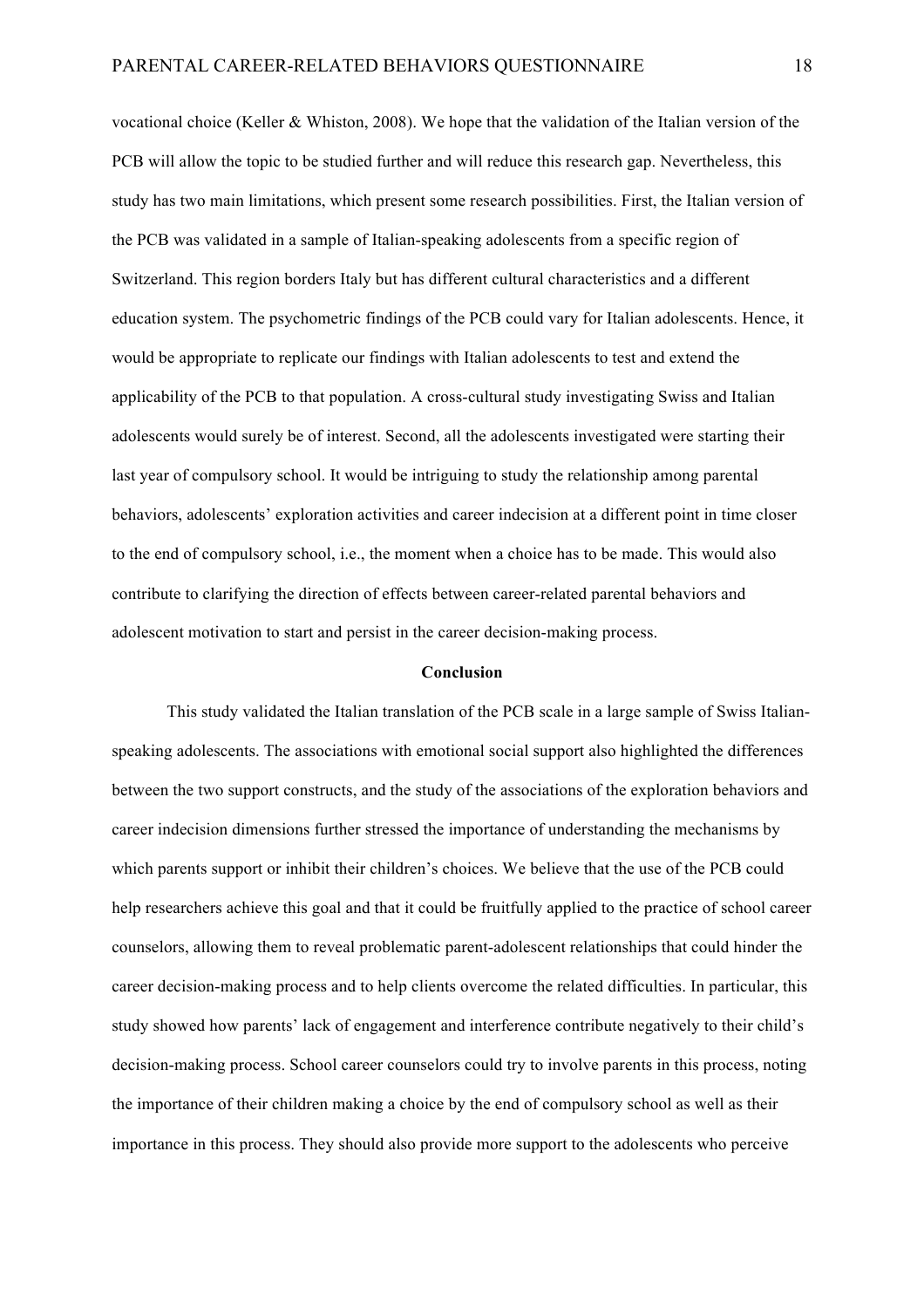their parents as being disengaged and act as informed mediators when parents are perceived as excessively interfering in an adolescent's choice.

#### References

- Bardick, A. D., Bernes, K. B., Magnusson, K. C., & Witko, K. D. (2004). Junior high career planning: What students want. *Canadian Journal of Counselling, 38*(2), 104-117.
- Baumrind, D. (1991). The influence of parenting style on adolescent competence and substance use. *Journal of Early Adolescence, 11*, 56–95. doi:10.1177/0272431691111004
- Blustein, D. L., Prezioso, M. S., & Schultheiss, D. P. (1995). Attachment theory and career development: Current status and future directions. *Counseling Psychologist, 23*, 416–432. doi:10.1177/0011000095233002

Byrne, B. (2010). *Structural equation modelling with AMOS* (2nd ed.). New York, NY: Routledge.

- Cattell, R. B. (1966).The scree test for the number of factors. *Multivariate Behavioral Research, 1*, 245-276. doi:10.1207/s15327906mbr0102\_10
- Chen, F. F. (2007). Sensitivity of goodness of fit indexes to lack of measurement invariance. *Structural Equation Modeling, 14*, 464-504. doi:10.1080/10705510701301834
- Collins, W. A., & Laursen, B. (2004). Parent–adolescent relationships and influences. In R. M. Lerner & L. Steinberg (Eds.), *Handbook of adolescent psychology* (pp. 331–361). Hoboken, NJ: Wiley.
- Dietrich, J. (2008). *Parental career-related behaviors and adolescents' career self-efficacy, career exploration, and career uncertainty*. Paper presented at the meeting of the International Society for the Study of Behavioural Development (ISSBD). Würzburg, Germany.
- Dietrich, J., & Kracke, B. (2009). Career-specific parental behaviors in adolescents' development. *Journal of Vocational Behavior, 75*, 109–119. doi:10.1016/j.jvb.2009.03.005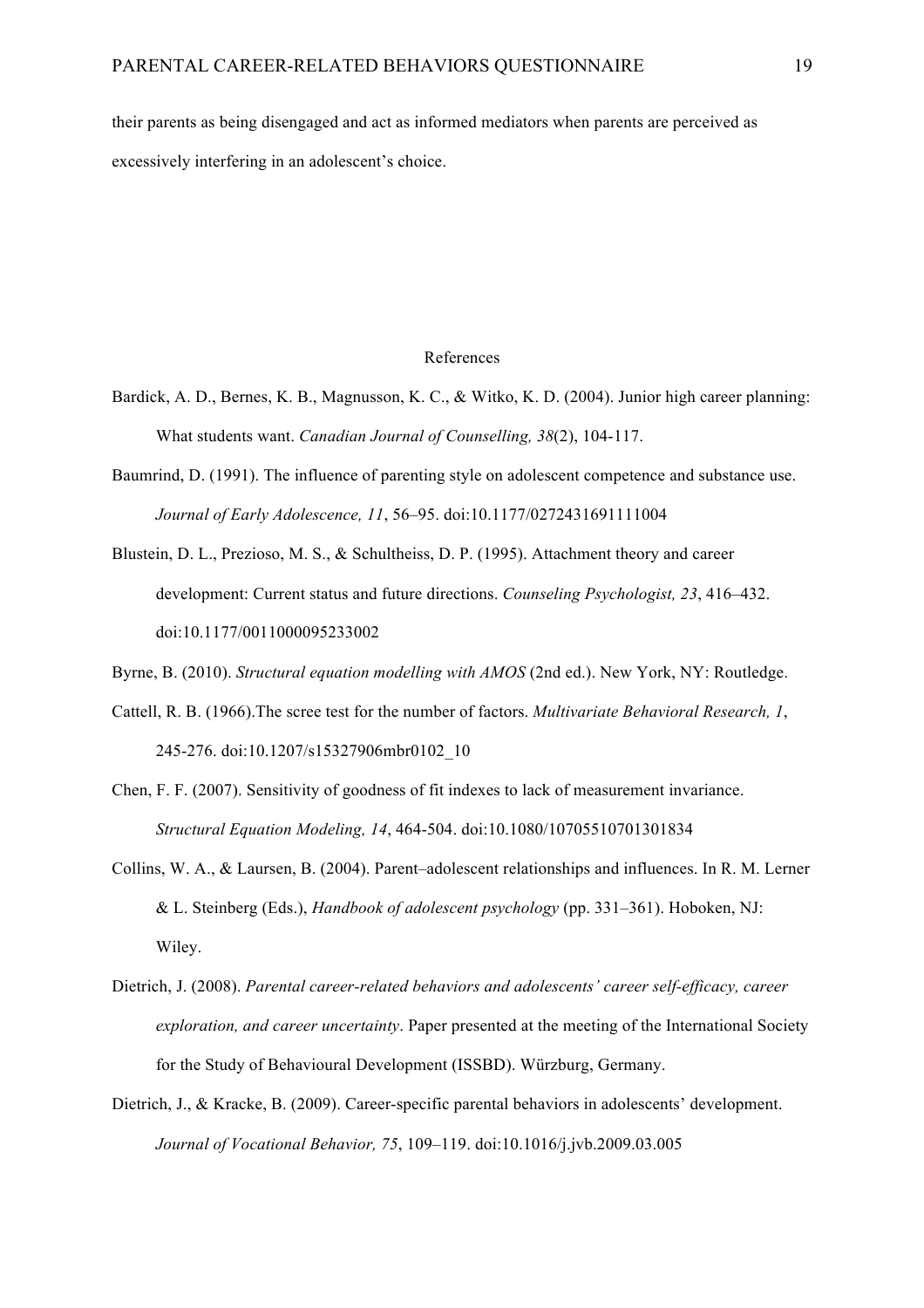- Dietrich, J., Olyai, N., & Kracke, B. (2006). Dimensionen elterlicher Unterstützung im Beruforientierungsprozess *[Dimensions of parental support in adolescents' career preparation]*. Paper presented at the congress of the German Psychological Society (DGPs). Nürnberg, Germany.
- Di Fabio, A., & Palazzeschi, L. (Eds.). (2013). *CDDQ – Career Decision-making Difficulties Questionnaire*. Firenze, Italy: Giunti O.S.

Field, A. (2009). *Discovering statistics using SPSS* (3<sup>rd</sup> ed.). Thousand Oaks, CA: Sage.

- Fouad, A. N., Cotter, W. E., Fitzpatrick, E. M., Kantamneni, N., Carter, L., & Bernfeld, S. (2010). Development and validation of the family influence scale. *Journal of Career Assessment, 18*, 276–291. doi:10.1177/1069072710364793
- Gati, I., & Asher, I. (2001). Prescreening, in-depth exploration, and choice: From decision theory to career counseling practice. *The Career Development Quarterly*, *50*, 140-157. doi:10.1002/j.2161-0045.2001.tb00979.x
- Gati, I., Krausz, M., & Osipow, S. (1996). A taxonomy of difficulties in career decision making. *Journal of Counseling Psychology, 43*, 510–526. doi:10.1037/0022-0167.43.4.510
- Gati, I., Osipow, S. H., Krausz, M., & Saka, N. (2000). Validity of the Career Decision Making Difficulties Questionnaire: Counselee versus career counselors perceptions. *Journal of Vocational Behavior, 56*, 99–113. doi:10.1006/jvbe.1999.1710
- Germeijs, V. & Verschueren, K. (2006). High school students' career decision-making process: Development and validation of the study choice task inventory. *Journal of Career Assessment, 14*, 449-471. doi: 10.1177/1069072706286510
- Grotevant, H. D., & Cooper, C. R. (1988). The role of family experience in career exploration: A lifespan perspective. *Life-Span Development and Behavior, 8*, 231–258.
- Guay, F., Ratelle, C. F., Senécal, C., Larose, S., & Deschênes, A. (2006). Distinguishing developmental from chronic career indecision: Self-efficacy, autonomy, and social support. *Journal of Career Assessment, 14*, 235–251. doi:10.1037/0022-0167.50.2.165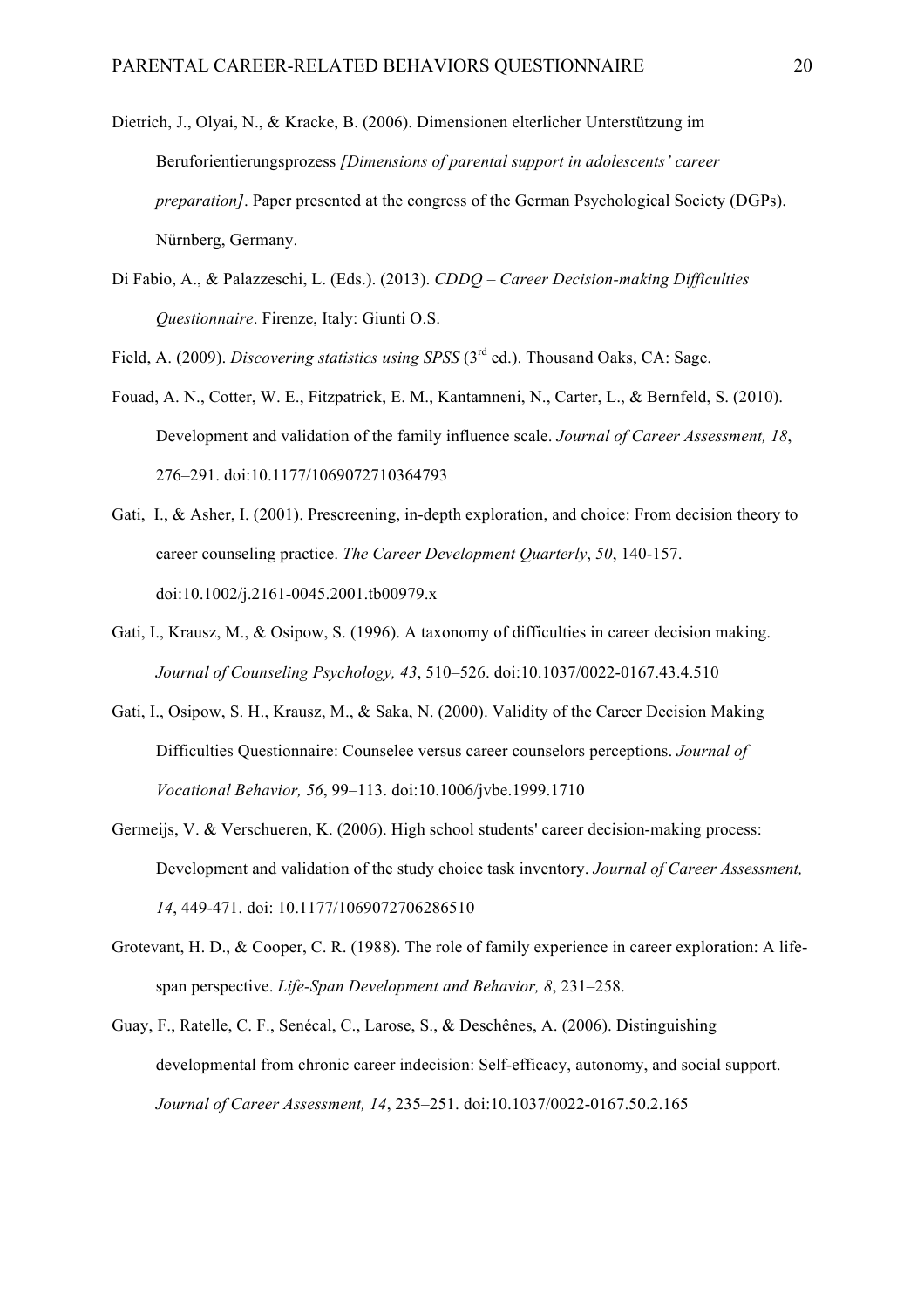- Guerra, A. L., & Braungart-Rieker, J. M. (1999). Predicting career indecision in college students: The roles of identity formation and parental relationship factors. *Career Development Quarterly, 47*, 255–266. doi:10.1002/j.2161-0045.1999.tb00735.x
- Hirschi, A., Niles, S. G., & Akos, P. (2009). Engagement in adolescent career preparation: Social support, personality and the development of choice decidedness and congruence. *Journal of Adolescence, 34*, 173-182. doi:10.1016/j.adolescence.2009.12.009
- Holland, J. L., & Holland, J. E. (1977). Vocational indecision: More evidence and speculation. *Journal of Counseling Psychology, 24*, 404–414. doi:10.1037/0022-0167.24.5.404
- Howard, K. A. S., Ferrari, L., Nota, L., Solberg, V. S. H., & Soresi, S. (2009). The relation of cultural context and social relationships to career development in middle school. *Journal of Vocational Behavior, 75*, 100–108. doi:10.1016/j.jvb.2009.06.013
- Hughes, C., & Thomas, T. (2003). The family's influence on adolescent and young adult career development: Theory, research and practice. *Australian Journal of Career Development, 12*, 38-46. doi: 10.1177/103841620301200206
- Keller, B., & Whiston, S. (2008). The role of parental influences on young adolescent's career development. *Journal of Career Assessment, 16*(2), 198-217. doi:10.1177/1069072707313206
- Kline, R. B. (2011). *Principles and practice of structural equation modeling* (3<sup>rd</sup> ed.). New York, NY: The Guilford Press.
- Kracke, B. (1997). Parental behaviors and adolescents' career exploration. *Career Development Quarterly, 45*, 341–350. doi:10.1002/j.2161-0045.1997.tb00538.x
- Kracke, B., & Noack, P. (2005). Die Rolle der Eltern für die Berufsorientierung von Jugendlichen [The role of parents in adolescents' career development]. In B. H. Schuster, H.-P. Kuhn, & H. Uhlendorff (Eds.), Entwicklung in sozialen Beziehungen (pp. 169–193). Stuttgart, Germany: Lucius & Lucius.
- Lopez, F. G., & Andrews, S. (1987). Career indecision: A family systems perspective. *Journal of Counseling & Development, 65*, 304–307. doi: 10.1002/j.1556-6676.1987.tb01291.x
- Marcionetti, J., Zanolla, G., Casabianca, E., & Ragazzi, S. (2015). *Snodo: percorsi scolastici e professionali dalla Scuola media in poi* [Snodo: educational and vocational paths from middle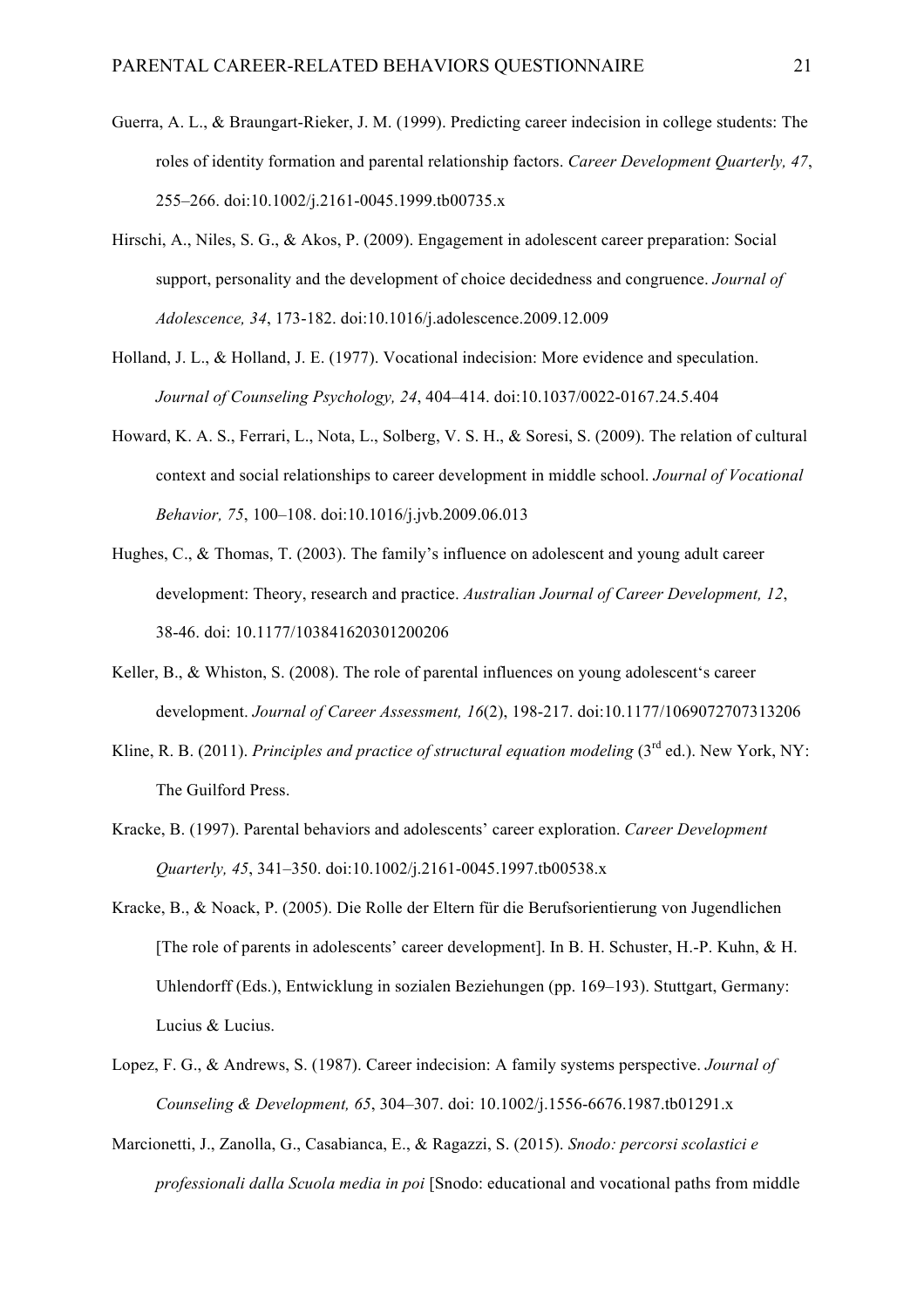school onwards]. Locarno: Centro Innovazione e Ricerca sui Sistemi Educativi. ISBN: 978-88- 941240-1-9

- Medsker, G. J., Williams, L. J., & Holahan, P. J. (1994). A review of current practices for evaluating causal-models in organizational-behavior and human-resources management research. *Journal of Management, 20*, 439–464. doi:10.1016/0149-2063(94)90022-1
- Middleton, E.B., & Loughead, T.A. (1993). Parental influence on career development: an integrative framework for adolescent career counseling. *Journal of Career Development, 19*, 161-173. doi:10.1007/BF01353275
- Mortimer, J. T., Zimmer-Gembeck, M. J., Holmes, M., & Shanahan, M. J. (2002). The process of occupational decision making: Patterns during the transition to adulthood. *Journal of Vocational Behavior, 61*, 439. doi:10.1006/jvbe.2002.1885
- Neuenschwander, M. P. (2008). Elternunterstützung im Berufswahlprozess [Parental support in the career choice process]. In D. Läge & A. Hirschi (Eds.), *Berufliche Übergänge: Psychologische Grundlagen der Berufs-, Studien- und Laufbahnberatung* (pp. 135–154). Zürich, Switzerland: LIT-Verlag.
- Nota, L., Ferrari, L., Solberg, V. S. H., & Soresi, S. (2007). Career search self-efficacy, family support, and career indecision with Italian youth. *Journal of Career Assessment, 15*, 181–193. doi:10.1177/1069072706298019
- O'Brien, K. M. (1996). The influence of psychological separation and parental attachment on the career development of adolescent women. *Journal of Vocational Behavior, 48*, 257–274. doi:10.1006/jvbe.1996.0024
- Otto, L. B. (2000). Youth perspectives on parental career influence*. Journal of Career Development, 27*, 111-118. doi:10.1023/A:1007848600942
- Patton, W. & Porfeli, E. J. (2007). Career exploration during childhood and adolescence. In V. B. Skorikov & W. Patton (Eds.), *Career development in childhood and adolescence* (pp. 47-70). Rotterdam, The Netherlands: Sense.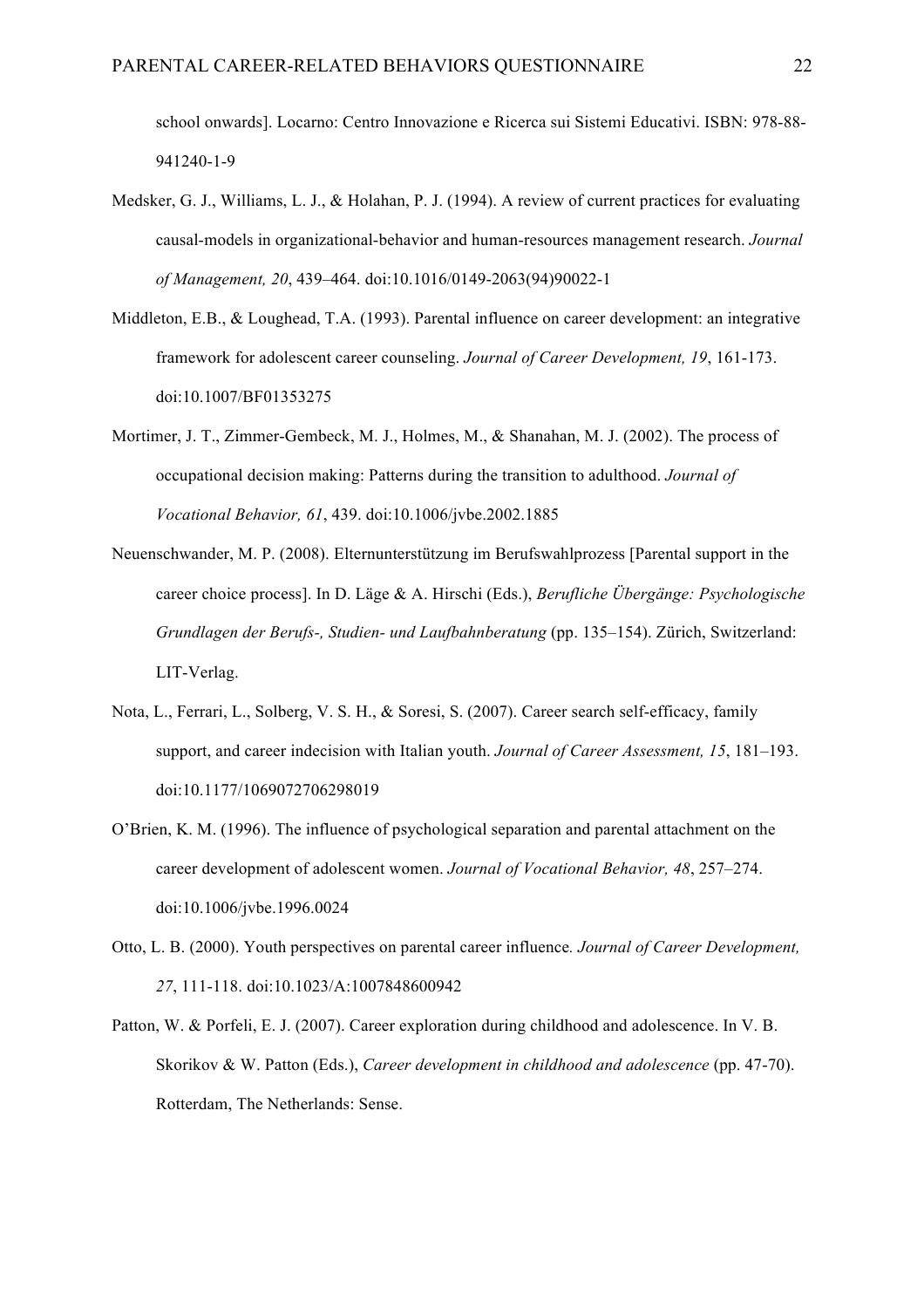- Phillips, S. D., Blustein, D. L., Jobin-Davis, K., & White, S. F. (2002). Preparation for the school-towork transition: The views of high school students. *Journal of Vocational Behavior, 61*, 202– 216. doi:10.1006/jvbe.2001.1853
- Prezza, M., & Principato, M. P. (2002). La rete sociale e il sostegno sociale [Social network and social support]. In M. Prezza & M. Santinello (Eds.), *Conoscere la comunità* [Knowing the community] (pp. 193–234). Bologna, Italy: Il Mulino.
- Sampson, J. P., Jr., Lenz, J. G., Reardon, R. C., & Peterson, G. W. (1999). A cognitive information processing approach to employment problem solving and decision making. *The Career Development Quarterly*, *48*, 3-18. doi:10.1002/j.2161-0045.1999.tb00271.x
- Santos, P. J. (2001). Predictors of generalized indecision among Portuguese secondary school students. *Journal of Career Assessment, 9*, 381-396. doi:10.1177/106907270100900405
- Sarason, I. G., & Sarason, B. R. (1985). *Social support: Theory, research and applications*. Boston, MA: Martinus Nijhoff Publishers.
- Seifert, K.-H. (1992). Entwicklung eines Verfahrens zur Messung der Laufbahnproblembelastung [Development of an instrument for the assessment of college students' career concerns]. *Zeitschrift für Differentielle und Diagnostische Psychologie, 13*, 77–89.
- Sovet, L., & Metz, A.J. (2014). Parenting styles and career decision-making among French and Korean adolescents. *Journal of Vocational Behavior, 84*, 345-355. doi:10.1016/j.jvb.2014.02.002
- Sousa, V. D., & Rojjanasrirat, W. (2011). Translation, adaptation and validation of instruments or scales for use in cross-cultural health care research: A clear and user-friendly guideline. *Journal of Evaluation in Clinical Practice, 17*, 268-274. doi:10.1111/j.1365-2753.2010.01434.x
- Steenkamp, J.-B. E. M., & Baumgartner, H. (1998). Assessing measurement invariance in crossnational consumer research. *Journal of Consumer Research, 25*, 78-90. doi:10.1086/209528
- Turan, E., Celik, E., & Turan, M. E. (2014). Perceived social support as predictors of adolescents' career exploration. *Australian Journal of Career Development, 23*, 119-124. doi:10.1177/1038416214535109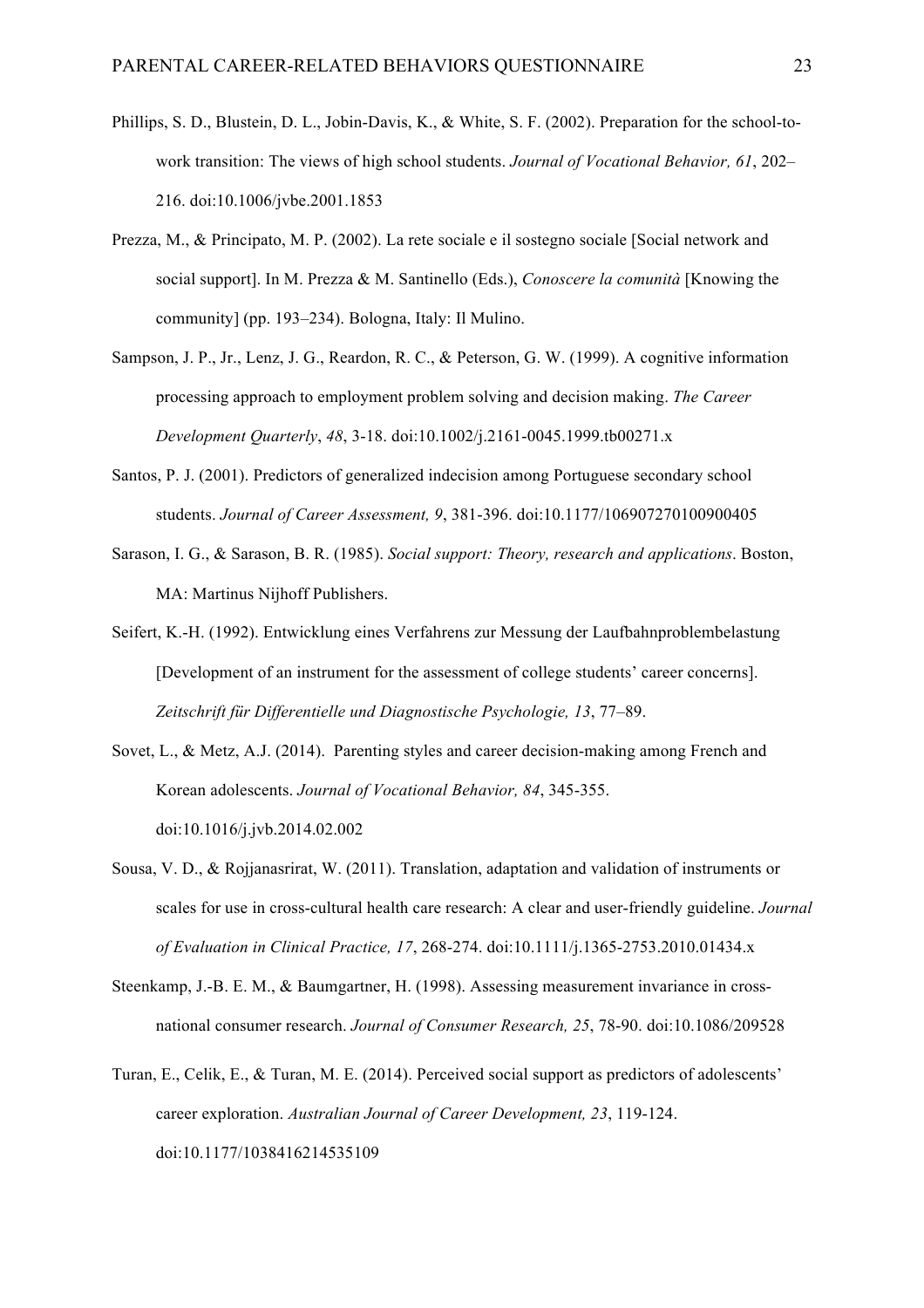- Vignoli, E., Croity-Belz, S., Chapeland, V., de Fillipis, A., & Garcia, M. (2005). Career exploration in adolescents: The role of anxiety, attachment, and parenting style. *Journal of Vocational Behavior, 67*, 153–168. doi:10.1016/j.jvb.2004.08.006
- Vignoli, E. (2009). Inter-relationships among attachment to mother and father, self-esteem, and career indecision. *Journal of Vocational Behavior, 75*, 91–99. doi:10.1016/j.jvb.2009.04.007
- Whiston, S. C., & Keller, B. K. (2004). The influences of the family of origin on career development: a review and analysis. *The Counseling Psychologist, 32*, 493–568. doi:10.1177/0011000004265660
- Young, R. A., Valach, L., Ball, J., Paseluikho, M. A., Wong, Y. S., DeVries, R. J., McLean, H., & Turkel, H. (2001). Career development in adolescence as a family project. *Journal of Counseling Psychology, 48*, 190–202. doi:10.1037/0022-0167.48.2.190
- Vertsberger, D., & Gati, I. (2015). Career decision-making difficulties and help-seeking among Israeli young adults. *Journal of Career Development*. Advance online publication. doi:10.1177/0894845315584162
- Zimet, G. D., Dahlem, N. W., Zimet, S. G., & Farley, G. K. (1988). The multidimensional scale of perceived social support. *Journal of Personality Assessment, 52*, 30-41. doi:10.1207/s15327752jpa5201\_2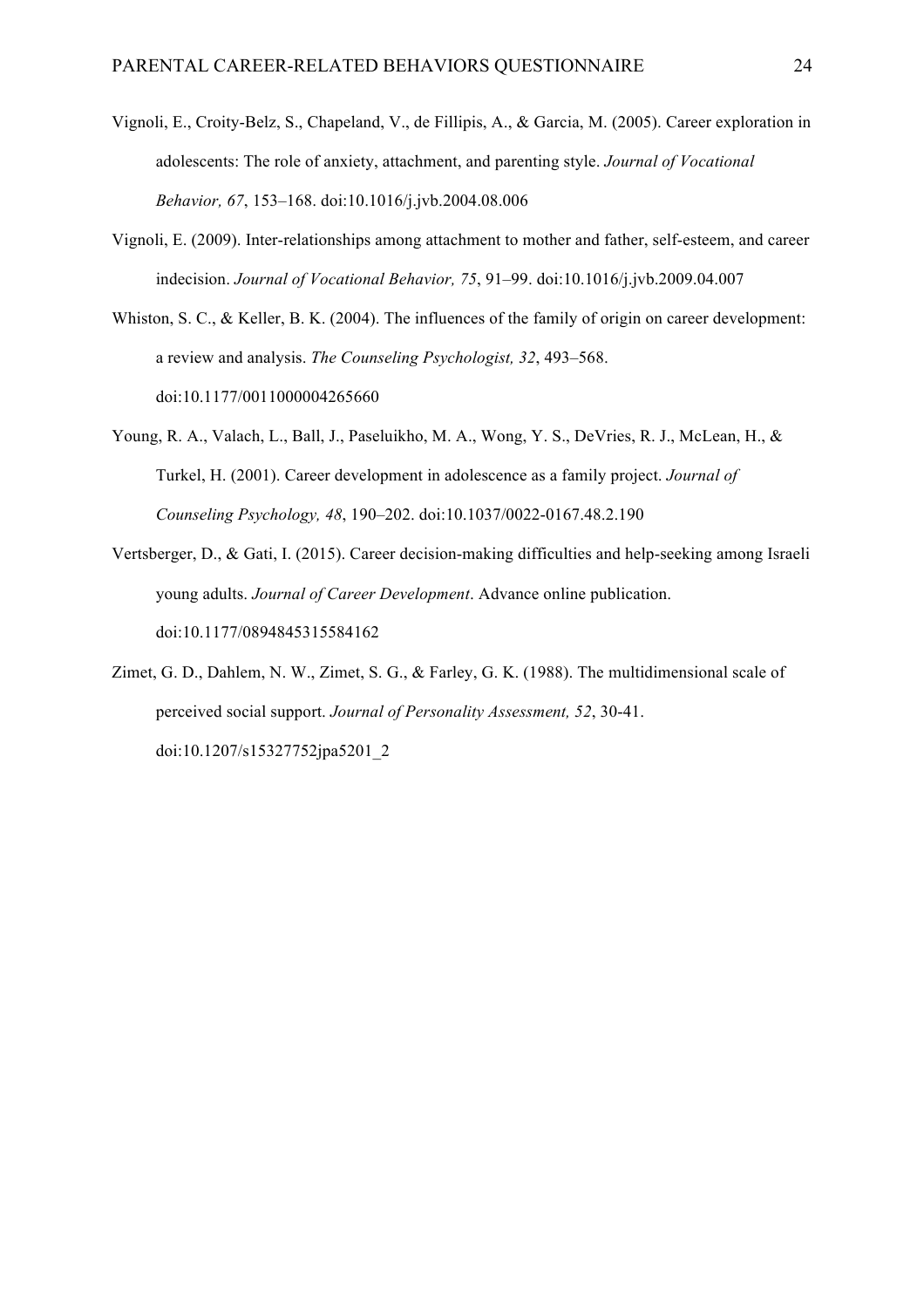Table 1 *English and Italian item wordings*

| Item |                                                                                                                                                   |
|------|---------------------------------------------------------------------------------------------------------------------------------------------------|
|      | Support - Supporto                                                                                                                                |
|      | 1. My parents talk to me about my vocational interests and abilities.                                                                             |
|      | La mia famiglia mi parla dei miei interessi e delle mie abilità professionali.                                                                    |
| 2.   | My parents encourage me to seek information about vocations I am interested in.                                                                   |
|      | La mia famiglia mi incoraggia a cercare informazioni sulle professioni e le formazioni che mi interessano.                                        |
|      | 3. My parents support me in getting an apprentice ship.                                                                                           |
|      | La mia famiglia mi aiuta a cercare un posto di apprendistato o a iscrivermi in una scuola.                                                        |
|      | 4. My parents give advice on the choice of careers available.                                                                                     |
|      | La mia famiglia mi dà dei consigli sulle scelte scolastiche e professionali che potrei fare.                                                      |
| 5.   | My parents talk to me about apprentices hip opportunities in various careers.                                                                     |
|      | La mia famiglia mi parla delle opportunità di apprendistato o scolastiche relative alle diverse professioni.                                      |
|      | Interference - Interferenza                                                                                                                       |
|      | 6. My parents have their own ideas about my future vocation and try to influence me accordingly.                                                  |
|      | La mia famiglia ha un'idea precisa della professione che dovrei svolgere e cerca di convincermi ad andare in quella direzione.                    |
|      | My parents interfere too much with my vocational preparation.                                                                                     |
|      | La mia famiglia interferisce troppo con la mia scelta scolastica e professionale.                                                                 |
| 8.   | My parents try to put through their ideas of my future vocation.                                                                                  |
|      | La mia famiglia cerca di impormi la sua idea sulla mia futura formazione.                                                                         |
|      | 9. My parents would talk me out of a vocation they don't like.                                                                                    |
|      | La mia famiglia cerca di farmi cambiare idea rispetto a una formazione che loro non vogliono che faccia.                                          |
|      | 10. My parents try to push me in a certain direction regarding my future vocation.                                                                |
|      | La mia famiglia sta cercando di spingermi a scegliere una certa formazione o professione.                                                         |
|      | Lack of engagement - Assenza di coinvolgimento                                                                                                    |
|      | 11. My parents are not really interested in my future vocation.                                                                                   |
|      | La mia famiglia non è realmente interessata alla mia futura formazione.                                                                           |
|      | 12. My parents don't care about my vocational preparation.                                                                                        |
|      | La mia famiglia non si cura della mia formazione e delle mie scelte scolastiche e professionali.                                                  |
|      | 13. My parents cannot support my vocational preparation because they know too little about different vocations.                                   |
|      | La mia famiglia non può aiutarmi nella scelta di una formazione, perché ne sa troppo poco delle formazioni e professioni esistenti e accessibili. |
|      | 14. My parents cannot support my vocational preparation, because they are too busy.                                                               |
|      | La mia famiglia non può aiutarmi nella scelta di una formazione, perché deve occuparsi di altre cose e non ne ha il tempo.                        |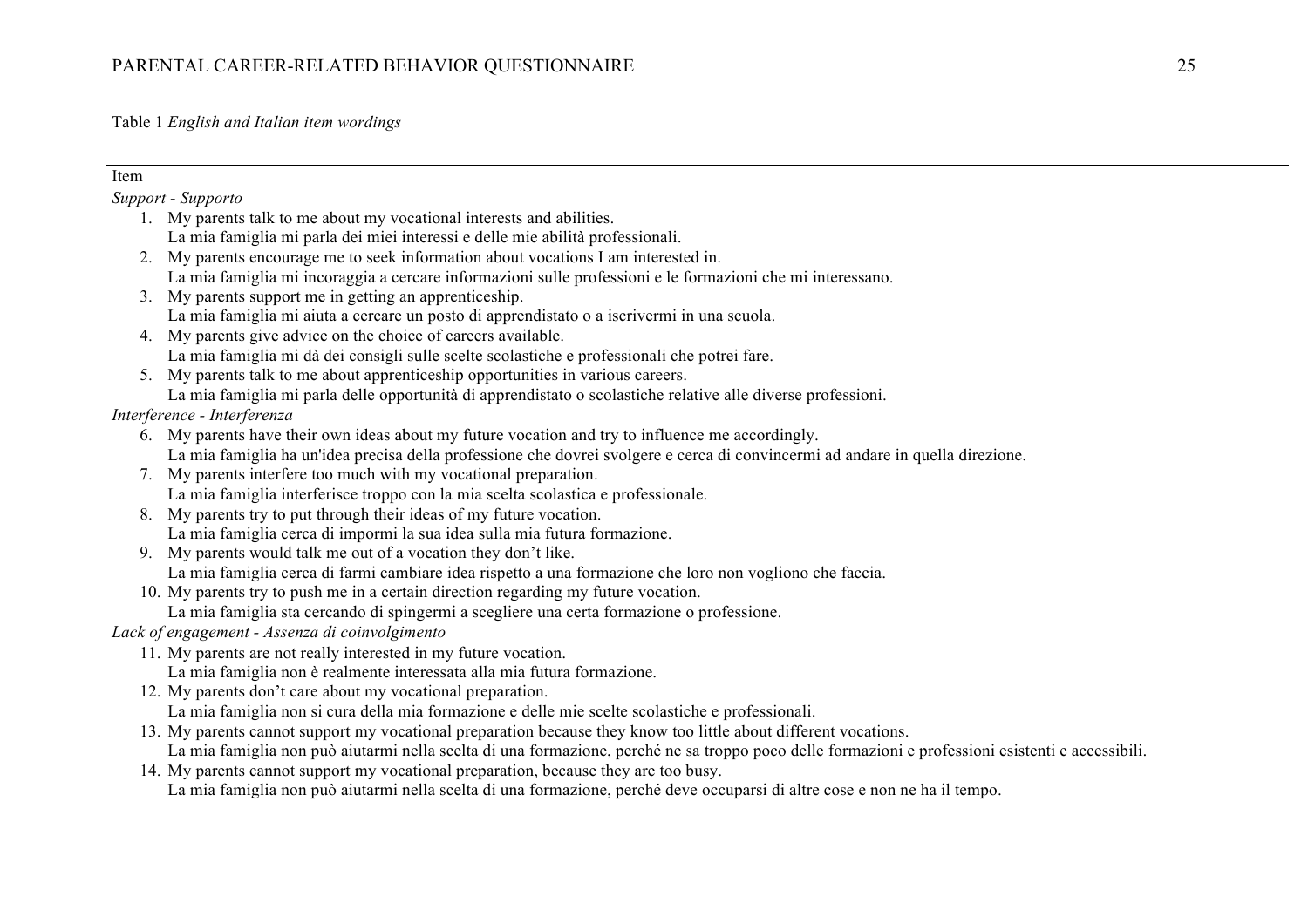# PARENTAL CAREER-RELATED BEHAVIORS QUESTIONNAIRE 26

15. My parents cannot support my vocational preparation, as they face difficulties at work themselves.

La mia famiglia non può aiutarmi nella scelta di una formazione, anche i miei genitori hanno i loro problemi professionali.

*Note.* The validated scale exists only in German, the English wording here exposed was provided by the PCB authors in their scale validation study (Dietrich

& Kracke, 2009).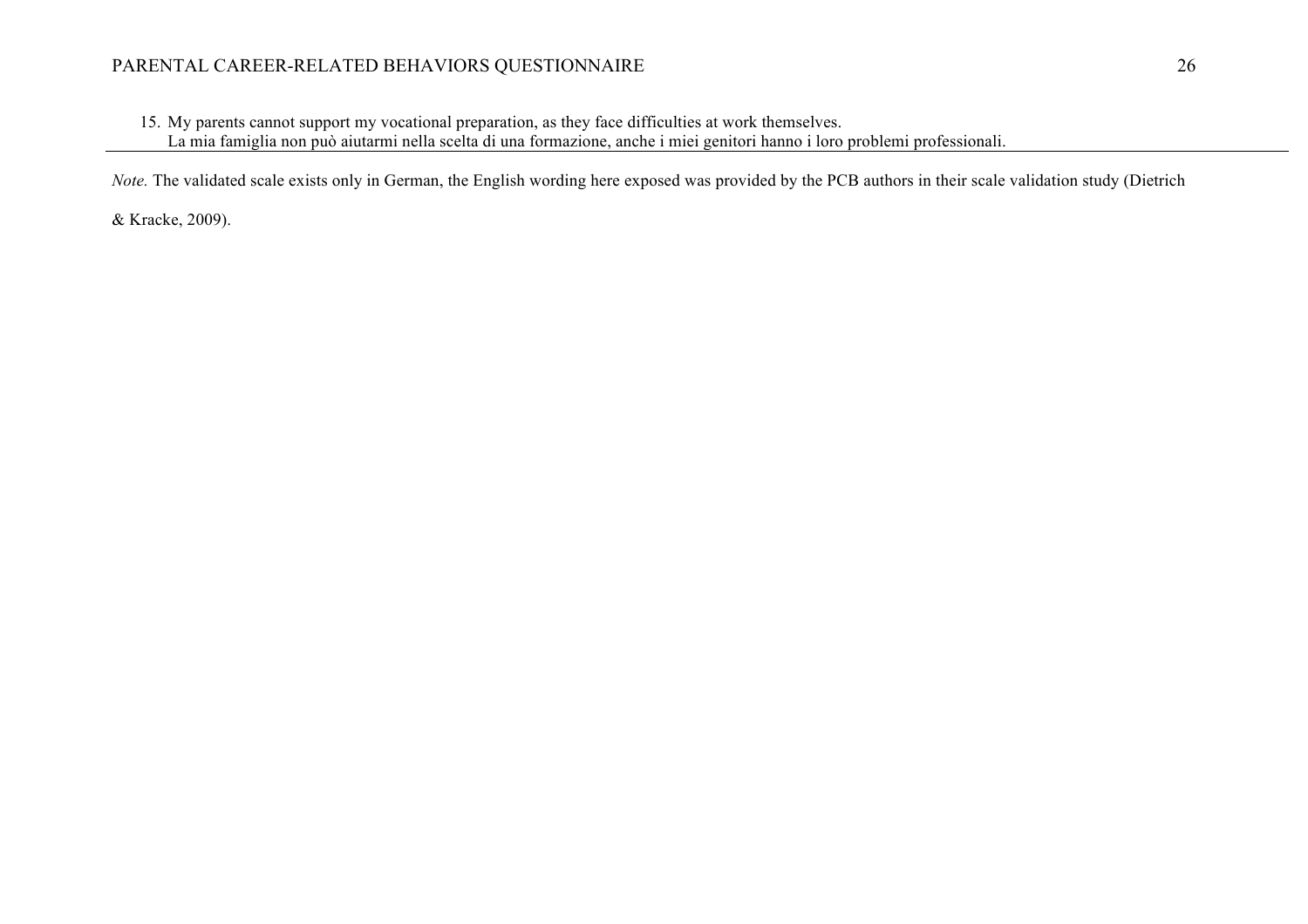# PARENTAL CAREER-RELATED BEHAVIORS QUESTIONNAIRE 27

| Item | $\cal M$ | $\cal SD$ | Support | Interference | Lack of engagement |
|------|----------|-----------|---------|--------------|--------------------|
| 1.   | 3.16     | .76       | .61     |              |                    |
| 2.   | 3.22     | .80       | .66     |              |                    |
| 3.   | 3.41     | .76       | .66     |              |                    |
| 4.   | 3.33     | .72       | .79     |              |                    |
| 5.   | 3.11     | .82       | .75     |              |                    |
| 6.   | 2.31     | 1.01      |         | .47          |                    |
| 7.   | 1.96     | .88       |         | .74          |                    |
| 8.   | 1.84     | .93       |         | .82          |                    |
| 9.   | 1.62     | .89       |         | .79          |                    |
| 10.  | 2.08     | 1.02      |         | .66          |                    |
| 11.  | 1.44     | .84       |         |              | .73                |
| 12.  | 1.45     | .79       |         |              | .78                |
| 13.  | 1.65     | .84       |         |              | .75                |
| 14.  | 1.52     | .81       |         |              | .90                |
| 15.  | 1.50     | .76       |         |              | .82                |

Table 2. *Means and standard deviations of items and results of confirmatory factor analysis*

*Note.*  $M$  = Mean; *SD* = Standard deviation.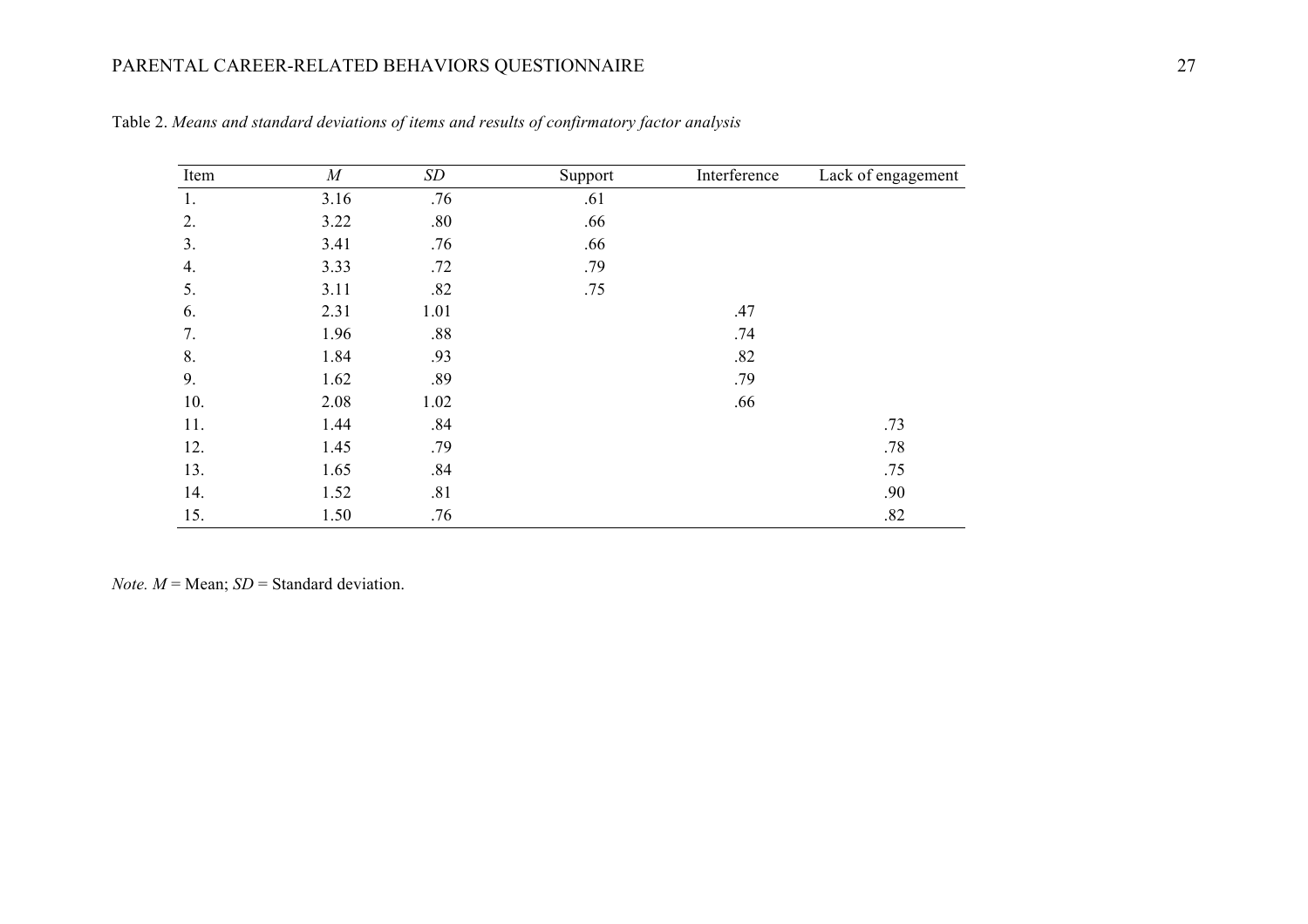# PARENTAL CAREER-RELATED BEHAVIORS QUESTIONNAIRE 28

Table 3 *Test of invariance across gender*

| Model tested                | $\chi^2$ | df  | $\boldsymbol{p}$ | $\Delta\chi^2$        | $\Delta df$ | $\boldsymbol{p}$ | <b>RMSEA</b> | <b>ARMSEA</b>            | <b>CFI</b> | $\Delta$ CFI | <b>TLI</b> | $\Delta TLI$             |
|-----------------------------|----------|-----|------------------|-----------------------|-------------|------------------|--------------|--------------------------|------------|--------------|------------|--------------------------|
| Configural invariance       | 320.05   | 174 | < 0.01           | $\tilde{\phantom{a}}$ |             |                  | .042         | $\overline{\phantom{a}}$ | .956       | $\sim$       | .947       | $\overline{\phantom{a}}$ |
| Weak factorial invariance   | 358.01   | 186 | < 0.01           | 37.96                 | 12          | < 0.01           | .044         | .002                     | .948       | .008         | .941       | .006                     |
| Strong factorial invariance | 415.22   | 201 | < 0.01           | 57.21                 | 15          | < 0.01           | .047         | .003                     | .935       | .013         | .932       | .009                     |
| Partial strong factorial    | 397.25   | 199 | < 0.01           | 39.24                 | 13          | < 0.01           | .046         | .002                     | .940       | .008         | .937       | .004                     |
| invariance                  |          |     |                  |                       |             |                  |              |                          |            |              |            |                          |
| Variance and covariance     | 432.82   | 205 | < 0.01           | 35.57                 | - 6         | < 0.01           | .048         | .002                     | .931       | .009         | .929       | .008                     |
| invariance                  |          |     |                  |                       |             |                  |              |                          |            |              |            |                          |

*Note.* Measurement invariance is reached when  $\Delta$ CFI < .01 and  $\Delta$ RMSEA < .015 (Chen, 2007).